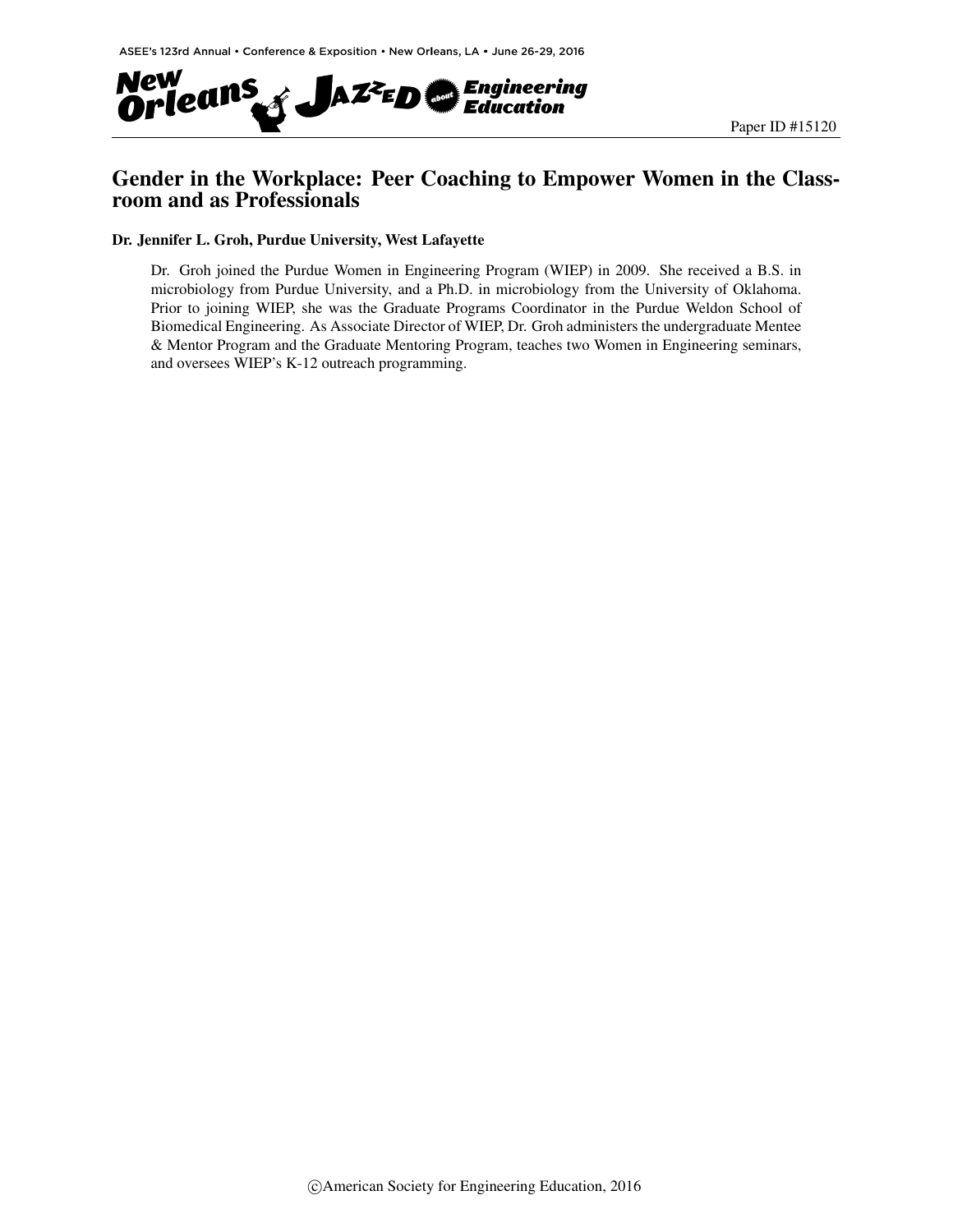**Gender in the workplace: Peer coaching to empower women engineering students in the classroom and as professionals**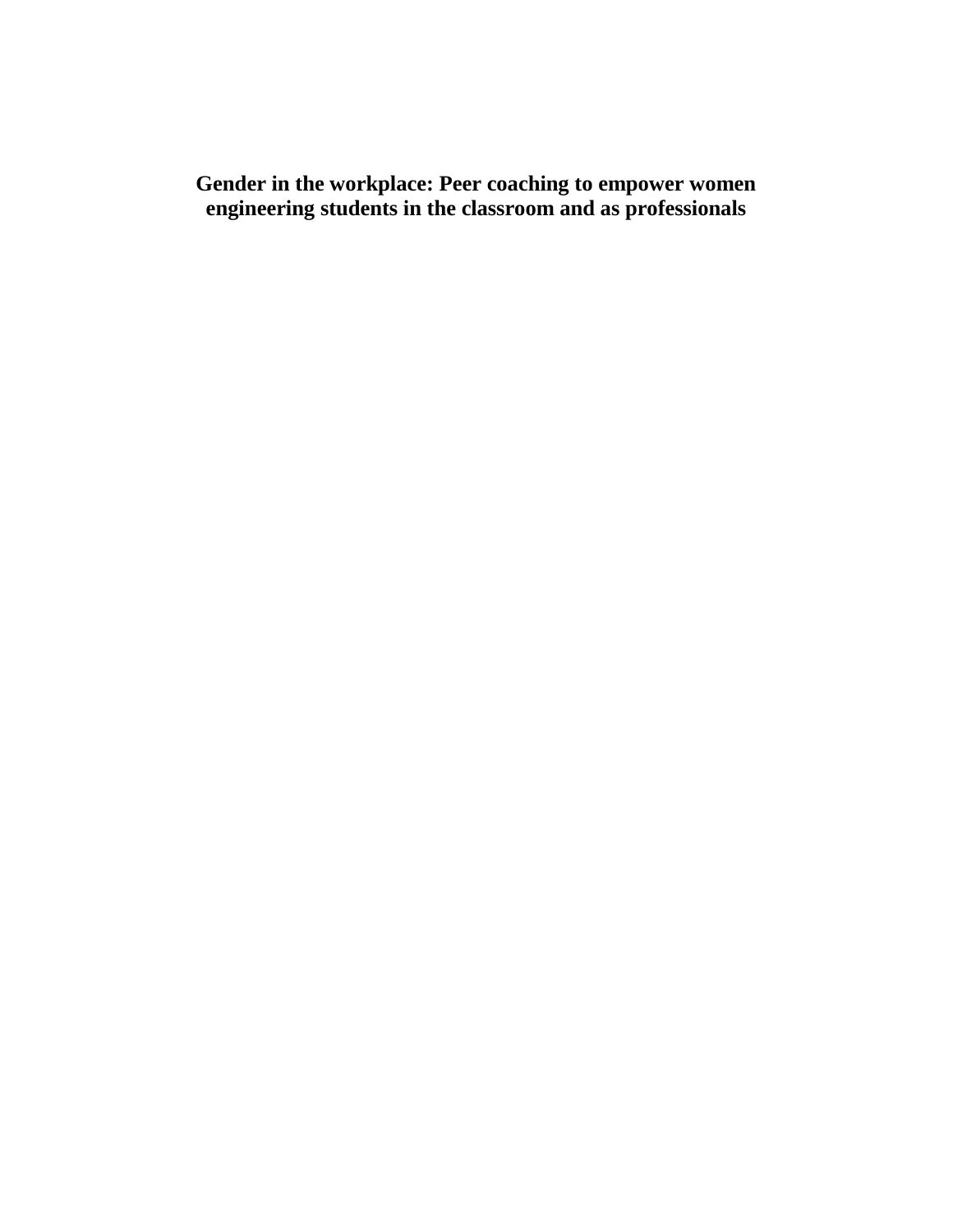#### **Abstract**

Formal coaching approaches within higher education is a relatively new concept and holds great promise as a way for students to make decisions and to outline action items and means of accountability while facing challenges and/or moving forward through transitions such as successfully moving from an undergraduate degree program to the workforce. In this study, the concept of coaching is integrated into a women in engineering senior seminar class at a large Midwestern university in order to empower the students and to provide skills to navigate their experiences in an engineering workforce. Peer coaching is introduced and implemented through examples, training on key coaching skills, and five opportunities for the students to practice these skills with one another.

Mixed methods design is employed to identify emerging themes which can form the basis of future theories and research as well as to assess the effectiveness of integrating peer coaching into the classroom. Data analysis includes reflective journals from the perspective of serving both as the coach and coachee, pre- and post-course surveys, as well as weekly post-class surveys. While qualitative analysis aids in identifying theoretical frameworks for future studies, results employing quantitative methods are likely of most interest to practitioners who would want to evaluate the effectiveness of this pedagogical approach before implementation in the classroom. As a means of identifying future possible frameworks for further investigation on the impact of peer coaching on female engineering students, this study explores the following research questions: (1) How does student opinion about coaching transform through this class? (2) What new or revised perspectives do students gain, as both coach and coachee? (3) How does coaching equip engineering women for the transition to the workforce? Findings indicate that students' initial apprehension about coaching progresses into recognition and experience of broad potential impact during their remaining academic studies and into the future. Students espouse that coaching skills could be utilized in many aspects of their personal and professional lives. Finally, connections are made between their coaching experiences and research related to gender, leadership, and women in engineering retention issues.

## **Introduction**

In spite of decades of interventions and strategies to support women pursuing engineering careers, more studies are needed to explain national statistics and to increase these numbers. Although women account for over half of the population pursuing a college education, only 18% of engineering degrees are granted to women each year<sup>1</sup> and approximately 10% of engineering jobs are held by women. 2 These numbers have remained relatively stagnant for over two decades and some evidence suggests that half of women trained to be engineers leave the field as compared to only 10% of men leaving engineering. <sup>3</sup> Various factors are attributed to these disparaging statistics from pre-college years onward, including the negative perceptions of what engineers do and who can be engineers, implicit bias, stereotype threat, and the absence of a sense of belonging in the engineering community.<sup>3,4</sup> Specifically for retention of female engineers in the workforce, an uncivil workplace climate has been cited as a primary reason women choose not to enter or choose to leave the engineering profession and includes for example, the expectation to put in long hours of face time in the office and the perception of little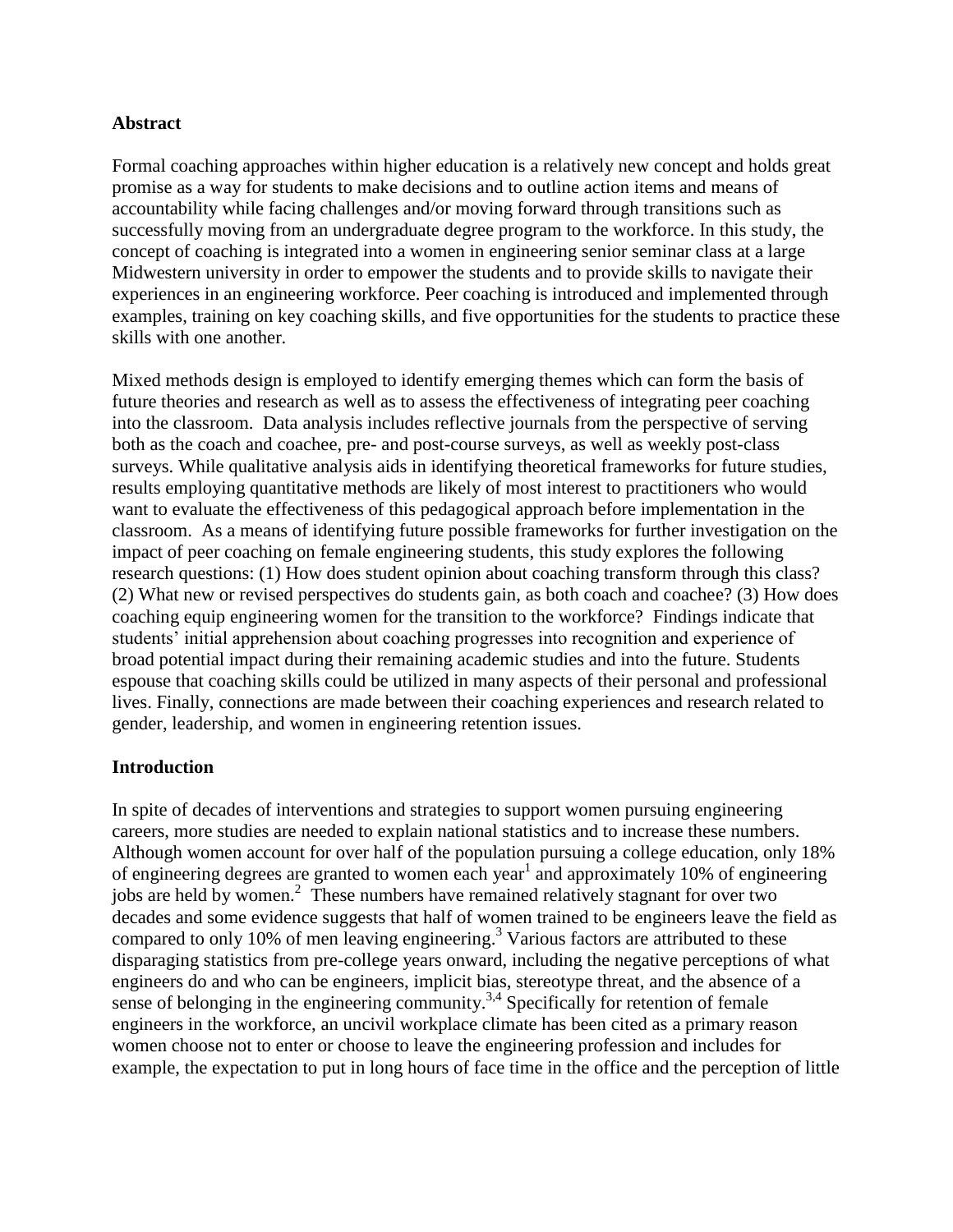opportunities for advancement. Conversely, a positive workplace climate also helps to explain why women stay in the engineering workforce.  $3.5$ 

For women in engineering careers, those who persist were found in one study to possess high levels of self efficacy, to describe themselves in terms of their identity as an engineer, and to be motivated by the innovations and challenges afforded by engineering. This study also reasoned that those who persist possess an ability to adapt and thrive "despite working in a maledominated culture characterized by difficulties associated with the workplace, including discrimination". In contrast to this, women who left the engineering profession were "less likely to recognize options in navigating the workplace...".<sup>6</sup> Recommended strategies for retaining female engineers in industry and academia include the influence of key supportive people in the organization, such as supervisors and co-workers, recognition of and value for employee contributions, and investing substantially in employee training/ professional development.<sup>3,5-7</sup> Another study points out that some women who persist in engineering face the same challenging work conditions and cultures; they persist because they are engaged in their work and this can overcome the difficult work environment. 8 This same study makes the following recommendations for supporting and retaining women in STEM professionals: professional and leadership development for women in STEM professions (e.g., formal process for a personal development plan; development programs for women leaders, framing said leadership development as identity work<sup>9</sup>; emphasis on factors which contribute to work engagement (e.g., opportunity for ongoing challenges, novel experiences and continuous learning as well as work matched to women's interests and background); and supporting relationships (e.g., mentors and sponsors).

Fewer programs and studies appear to be available which specifically address how to prepare female engineering *students* for the transition beyond the bachelor's degree with regard to the psychological and systemic barriers they will face. Such studies and programs for this preparation to enter either the workforce or engineering-related graduate programs comprise a relatively untapped retention strategy for increasing the number of women remaining in the engineering profession. While such courses are available in disciplines such as management, women's studies, psychology and sociology, there would be great benefit to engineering students taking a class together which speaks specifically to engineering situations and utilizes engineering role models. This is similar to a recommendation for engineering professionals<sup>9</sup>, but starting earlier, for students in late stages of their engineering degree. Such a class would also reflect sentiments described in another study which recommends a "move beyond individual reflection and behavioral changes to begin discussing issues of privilege, gender schemas, and micro-messaging with engineering colleagues and students". <sup>10</sup>

Most recently, a similar approach in the form of career management courses, is recommended for all engineering students, and not just women.<sup>3</sup> A course was introduced at the Women in Engineering ProActive Network (WEPAN) 2015 Change Leader Forum entitled "Empower and Ignite Future Women Leaders".<sup>11</sup> Another group of researchers created an extracurricular offering, entitled "Gender and Engineering" for interested students and faculty. One goal of this offering is to provide female students "with a framework to understand their experience has the capacity to transform their individually internalized messages of personal inadequacy or not belonging into a larger contextualized experience that they can name".<sup>10</sup>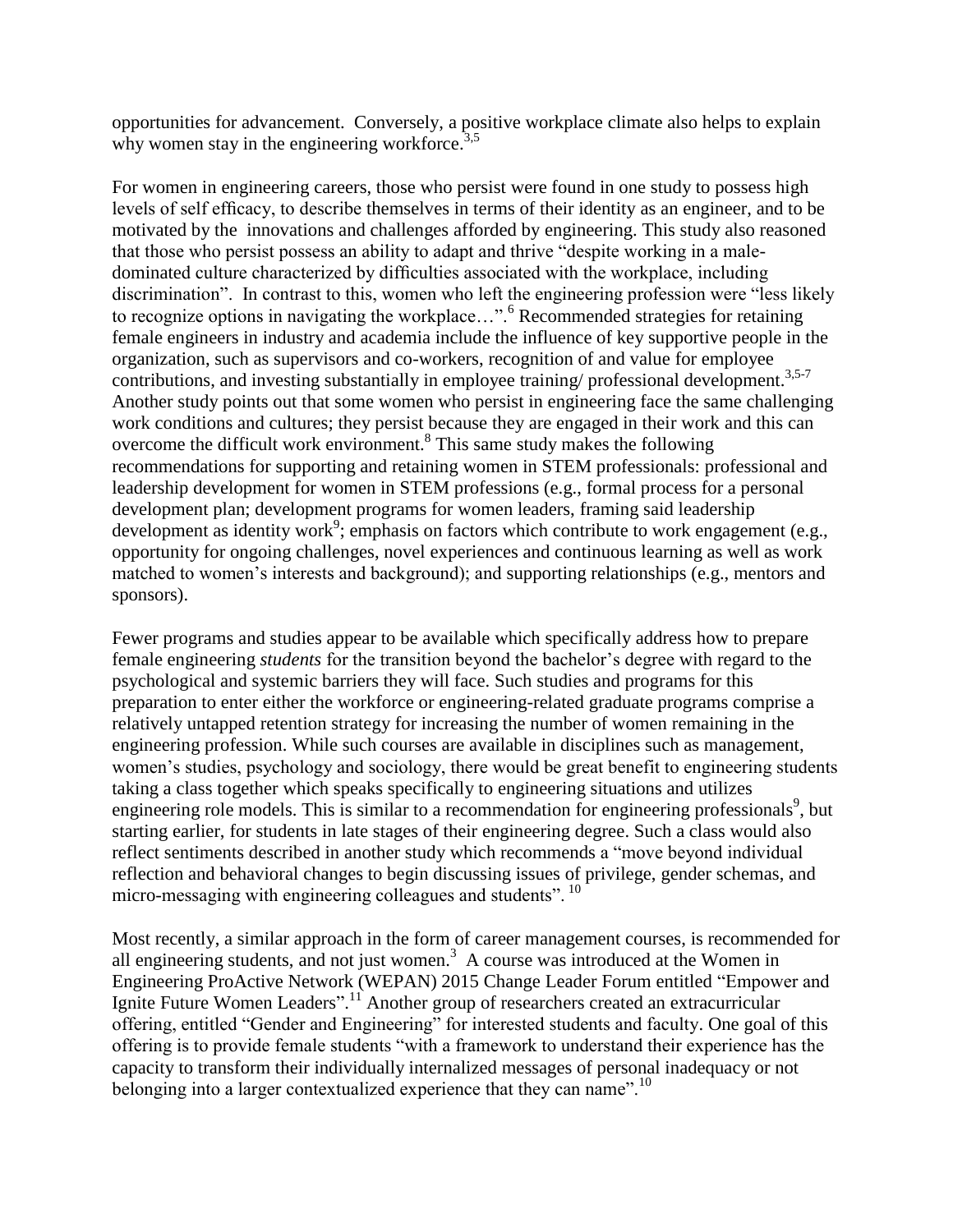Furthermore, information presented in such classes should move beyond "equip the women" strategies of Frame 1 from "A Framework for Promoting Gender Equity in Organizations" to information contained within Frames  $2 - 4$  (create equal opportunity, value difference, and revision work culture, respectively).<sup>12</sup> Courses should also introduce gender bias and other "powerful, yet invisible barriers to women's advancement that arise from cultural beliefs about gender, as well as workplace structures, practices, and patterns of interaction that inadvertently favor men".<sup>9,13</sup> All of this was taken into account during the formation and subsequent implementation of the course mentioned in this study; however the focus of this study remains on the coaching component of the course. A future conference submission will cover the course itself as a model using the "Four Frames" framework.

One approach upon which to overlay the recommendations above for helping female engineering students to transition beyond the bachelor's degree is coaching. Coaching in the business arena has long been shown to improve work performance, time management, and team effectiveness in individuals and organizations. Coaching clients also note greater self-confidence, enhanced relationships, more effective communications skills, better work-life balance, and improved wellness.<sup>14-19</sup>. Drawing parallels between executive or corporate coaching and applications in higher education, a coaching approach can likewise empower faculty, professional staff, and students in skill-development relevant to successful careers (e.g., taking initiative, embracing risk, navigating resources, honing innovation skills, critical thinking, and self-reflection). The use of academic coaching is beginning to spread across college and university campuses nationwide, <sup>20</sup> in large part because coaching has been shown to improve student retention and/or GPAs.<sup>15-19,21</sup> Using coaching skills in the classroom can also promote active and engaged learning.<sup>17,19,21</sup>

In the case of underrepresented student populations (e.g., women and underrepresented minority students in engineering), a coaching approach can help these students see negative assumptions they might be making about themselves that are actually a result of cultural/societal norms, gender stereotypes, implicit bias, or double binds.<sup>9</sup> With that understanding, the student can then progress with the coach to come up with goals and action plans to persist in spite of bias. For example, coaching has been shown to foster increased levels of grit/resilience, feelings of wellbeing, self-efficacy, self-esteem, and self-advocacy<sup>23,24</sup> and coaching is recommended for helping women in business to better navigate gendered organizations.<sup>13</sup> Finally, coaching provides a safe framework in which to challenge assumptions and to shift perspectives (e.g., that one's failing to identify as an engineer is her fault vs. a cultural construct) and provides effective support during transitions, including preparing individuals for new posts, developing leadership skills, and for returning from maternity leave.  $25$ 

Important differences do exist between coaching approaches/techniques and mentoring at a conceptual level.<sup>21,26</sup> LifeBound Inc., an organization which leads training in academic coaching describes coaching, in its purest form, as remaining curious and free from judgment and helping the person being coached (who can be an advisee, mentee, employee, student, etc.) through asking of powerful open-ended questions to 1) explore the problem to be solved or goal to be set, 2) brainstorm possible solutions while considering resources, constraints, etc. and 3) to formulate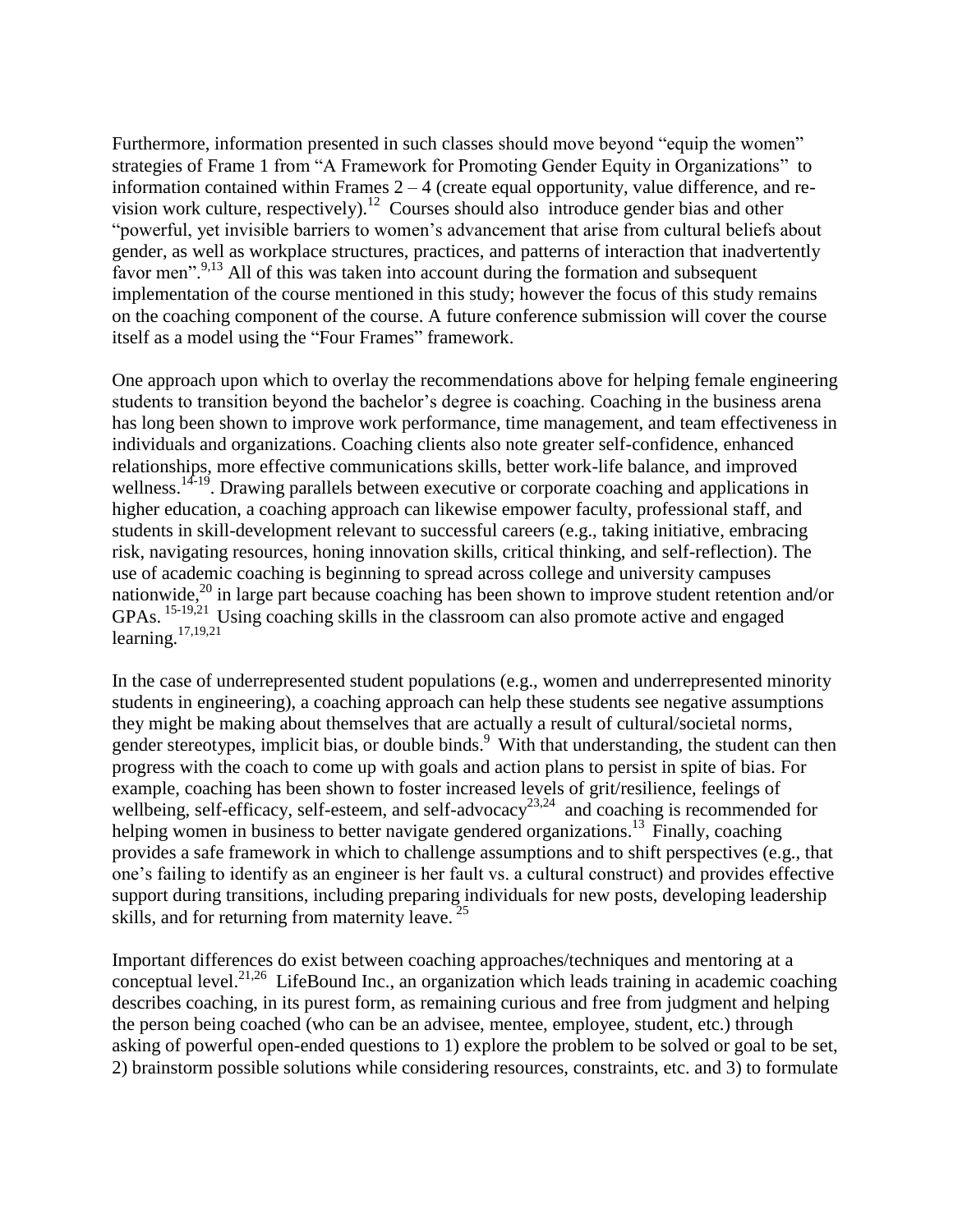an action and accountability plan. In the context of higher education, academic coaching is defined by one author as follows:

**"***Academic Success Coaching is the individualized practice of asking reflective, motivation-based questions, providing opportunities for formal self-assessment, sharing effective strategies, and co-creating a tangible plan. The coaching process offers students an opportunity to identify their strengths, actively practice new skills, and effectively navigate appropriate resources that ultimately results in skill development, performance improvement, and increased persistence"* 20

In addition, the author postulates that two distinguishing characteristics of coaching include *"skill development and performance improvement."*<sup>20</sup>

As exemplified in this study, coaching skills and approaches can be integrated into existing programmatic structures for female engineering students, including Living-Learning Communities and mentoring programs. This preliminary analysis, to set the stage for future research, details the incorporation and impact of coaching in a seminar course while also laying groundwork for addressing multiple research gaps in these areas: gender and coaching,<sup>13</sup> application of coaching in higher education,  $20^{\circ}$  development of self-confidence within professional roles and how educational programs can foster this,<sup>8</sup> and preparing female engineering students for the transition to the workforce/graduate school with the aim of increasing their retention in said professions. As a means of identifying future possible frameworks for further study of the impact of coaching on preparation for this transition, the following research questions were explored: (1) How does student opinion about coaching transform through this class? (2) What new or revised perspectives do students gain, as both coach and coachee? (3) How does coaching equip students for the transition to the workforce?

#### **Methods**

#### *Course curriculum – brief overview*

A future conference publication will cover the course itself as a model using the "Four Frames".<sup>12</sup> Relevant course components for this study are explained in this section. The class was developed based on the premise that early understanding of and adapting to the culture and climate of a new environment will improve our engineering graduates' workforce experience, promotion and professional growth opportunities, and overall retention of women in engineering and related fields. Through identification, study, and practice of key professional development skills involved in a successful transition, enrolled students will 1) become aware of and discuss solutions for internal and external barriers which can prevent women from reaching their greatest potential in the workforce; 2) enhance professional development and transition skills required to move successfully from an academic to professional environment; and 3) acquire skills and knowledge to serve as engineering role models/ambassadors for diverse populations. Another course goal is for enrolled students to utilize coaching skills developed in class to assist themselves and others in making decisions and taking action and comprised 20% of the overall course grade with additional contributions to the final grade from journal reflections related to coaching. For the first offering of this small, discussion-based class for the 2015 spring semester, 12 students enrolled - 5 classified as juniors and 7 as seniors from these engineering disciplines: Aero/Astro (1); Agricultural (1); Biological (1); Biomedical (2); Civil (2); Computer (1); Environmental and Ecological (1); Industrial (1); Materials (1); Mechanical (1).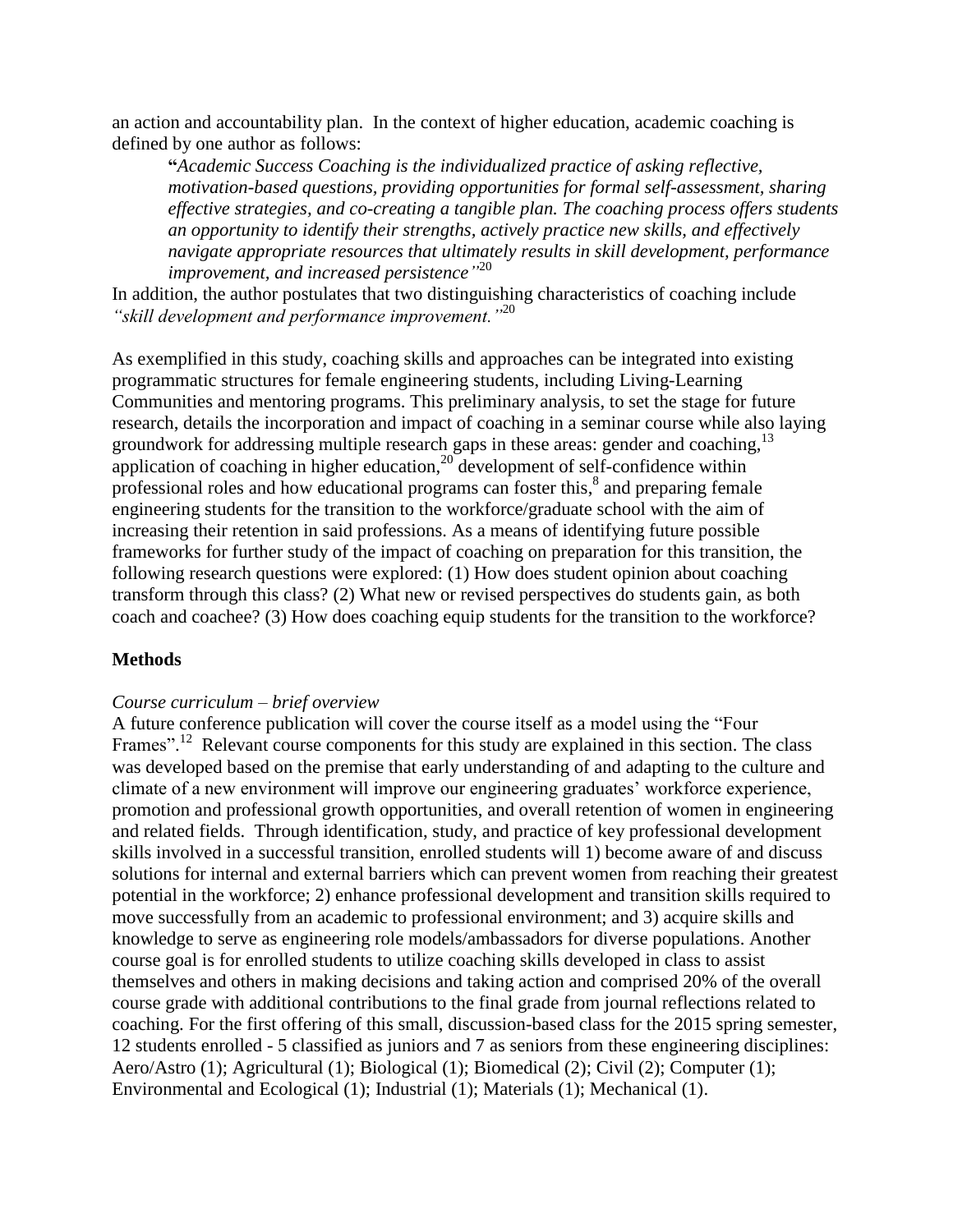For this one-credit course, meeting weekly for 50 minutes, three parts governed its structure: Part 1- Identifying barriers: internal/external barriers to success and retention for female engineers; Part 2 – Addressing barriers: putting knowledge & skills/techniques to work – what works best for you? Part 3 –Supporting colleagues/the next generation of engineers (engineering stewardship opportunities). In addition to peer coaching sessions (5 total) and journal entries (8 totals), the final grade was also based on class participation and a final project (chosen by the student based on their interests related to a course topic). Class was structured so as to be mostly discussion-based with students reading articles and completing assignments before class to aid in discussion led by the instructor or a content-expert guest facilitator. The course was taught with the Four Frames<sup>12</sup> as an overarching lens to view topics such as imposter syndrome, stereotype threat, implicit bias, gendered communication, sponsorship, advocating for one's self, leadership and negotiation strategies.

#### *Course curriculum - as relates to coaching components of this course*

Specifically, for the coaching components of class, the instructor utilized methodology adapted from LifeBound, Inc Academic Coaching training [\(www.LifeBound.com\)](http://www.lifebound.com/) and incorporates theories from emotional intelligence,<sup>23</sup> strengths-based reflecting,  $24$  and Self Determination Theory,  $27,28$  as well as these non-coaching specific theories which have been used by others in academic coaching approaches: Brené Brown's empathy, Art Costa and Bena Kallick's Habits of Mind, Carol Dweck's mindset, Martin Seligman's positive psychology, and Robert Sternberg's Successful Intelligence.<sup>20</sup> During weeks 2-3 of class, students were introduced to coaching through videos and training materials to view before class and through in-class discussion of these materials and a sample coaching session. Additional training was provided periodically over the course of the semester and included learning and practicing key coaching skills of asking powerful questions and intentional listening. Resources were also provided to assist students in determining topics for coaching sessions  $-e.g.,$  listing and ranking key aspects of life in order of need to address (e.g., academics, leadership opportunities, spirituality, finances, professional development, etc.) and utilizing course activities and readings to identify skills to improve. Students could choose to partner with one person for the course of the semester or to rotate through a different pairing for each of 5 sessions. Four of the 12 students chose to remain within the same pair. For each of the 5 coaching sessions, spaced throughout the semester, students were asked to commit one hour to the coaching session whereby 30 min would be dedicated to coaching of one person and a debrief of the coaching which just occurred before switching roles for the next 30 min.

Guided reflections on the coaching experience comprised a portion of 5 of the required 8 journal reflections (one reflection for each coaching session). Optional guiding questions for the reflection included: What did you find difficult about coaching? What came naturally to you? What would you most like to work on to improve your coaching skills? What did you learn about yourself through the coaching session? What questions do you have about coaching? Where else can you apply coaching in your life? What about coaching do you want to know more about? Optional suggested topics for coaching included the following, though students were encouraged to come up with their own coaching topics: exploring areas for coaching each other; identifying short term, long term, and career goal statements; how to make the most of this semester/upcoming summer; one new challenge to overcome or new skill to acquire through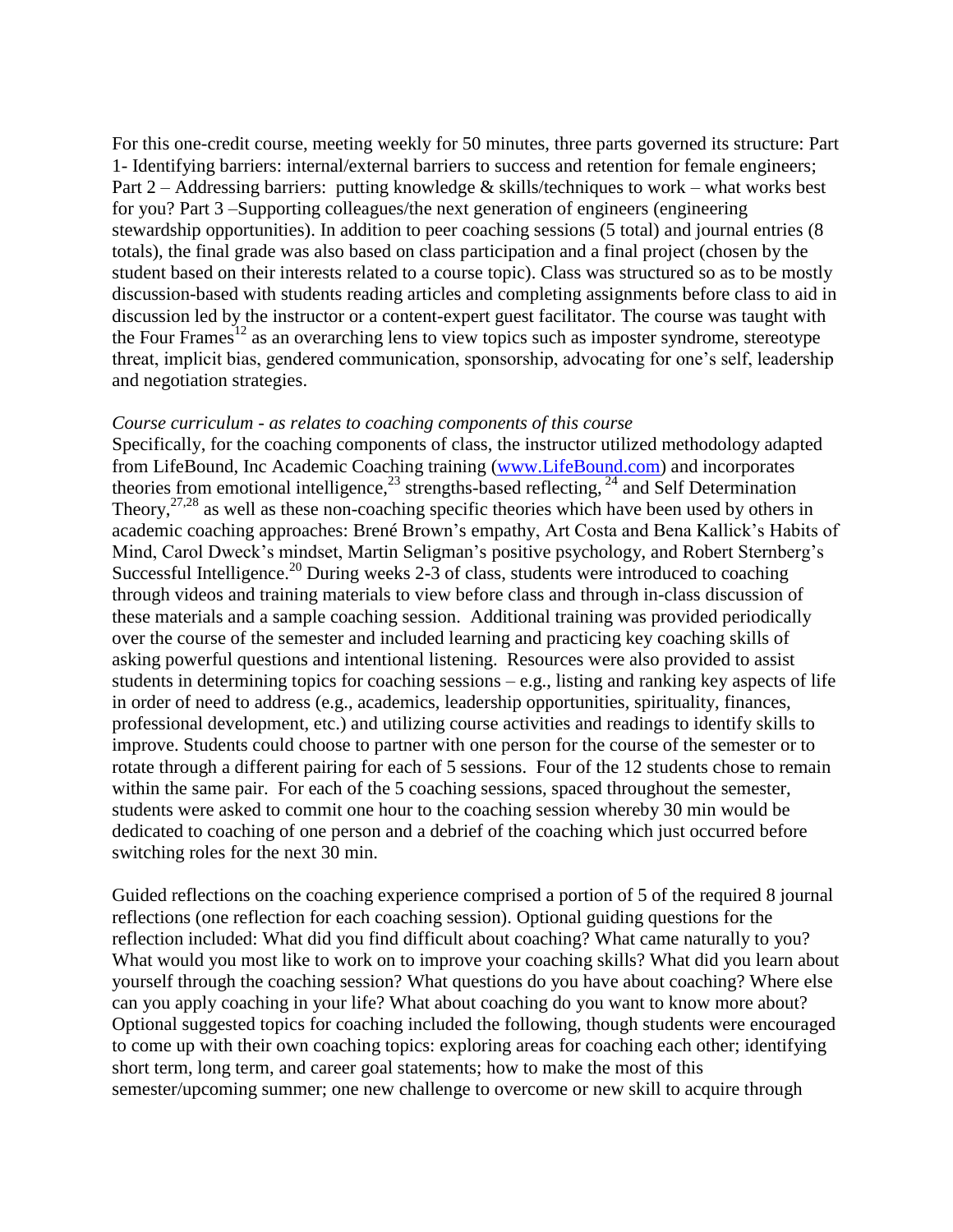coaching; any class topic; steps to take now to manage your career; how to evaluate positions and companies for the career/culture you desire; how can you advocate for yourself and your needs; how can you advocate for others and their needs; in what ways can you use the coaching skills and tools and experiences from this course; how might coaching assist engineering students in their college and professional career; if you had to design a course or program with coaching integrated in some way, what would it look like (e.g., what goals would you set; what barriers/challenges might arise and how would you address them); what causes ignite your passions and how can you work on confidence, networking, etc. through these passions.

#### *Data analysis*

Qualitative methodology was employed in the analysis of reflective journals pre- and post-course surveys, as well as weekly post-class surveys. For quantitative analysis, some survey questions on both the pre- and post-course surveys as well as weekly post-class surveys distributed online, included Likert-scale questions and an average was calculated from student submissions. Openended reflections of journal entries and the weekly post-class surveys were analyzed to identify common themes which categorize the students' experiences with coaching. Excerpts and quotes which are representative of the entire class are presented to illustrate these themes and common experiences.

Additional procedures employed in the class which relate to coaching but the results of which are not discussed in this particular study include: *(1)* Examples of questions which are stellar or weak coaching questions related to the assignment "Final course project peer assessment". This assignment involved a student reviewer coming up with coaching questions to help guide the final project submission of a classmate; *(2)* Coaching contract which lists students' expectations for coaching in the course and possible topics which they want to explore through coaching for future comparison to coaching session content – e.g., did students come to a better understanding of the topic through the course/coaching; *(3)* Topics of interest written in the pre-survey for future comparison to coaching session content – e.g., did students come to a better understanding of the topic through the course/coaching; *(4)* Coaching session observed by instructor – one coaching session was required to be observed by the instructor to provide feedback to the coaches.

#### **Results**

#### *Results of quantitative methods*

For the post-course (summative) survey, the results of this question "How does each class topic resonate with you? Keep in mind not only usefulness of the topic for you at this time but predicted helpfulness for the future" was an average overall topic rating 3.76 out of 4 maximum rating; the average for coaching activities was 3.75. Additionally, 63% completing the final survey indicated that coaching was covered "just right" vs. "too much" and 100% of respondents completing the final survey said the coaching component of the *final course grade* is "just right". Weekly surveys included Likert-scale questions related to coaching when a new coaching topic was introduced in order to assess teaching methods and student comprehension (Table 1). Finally, Table 2 shows a comparison of the same questions related to coaching which appear on overall course pre- and post-surveys.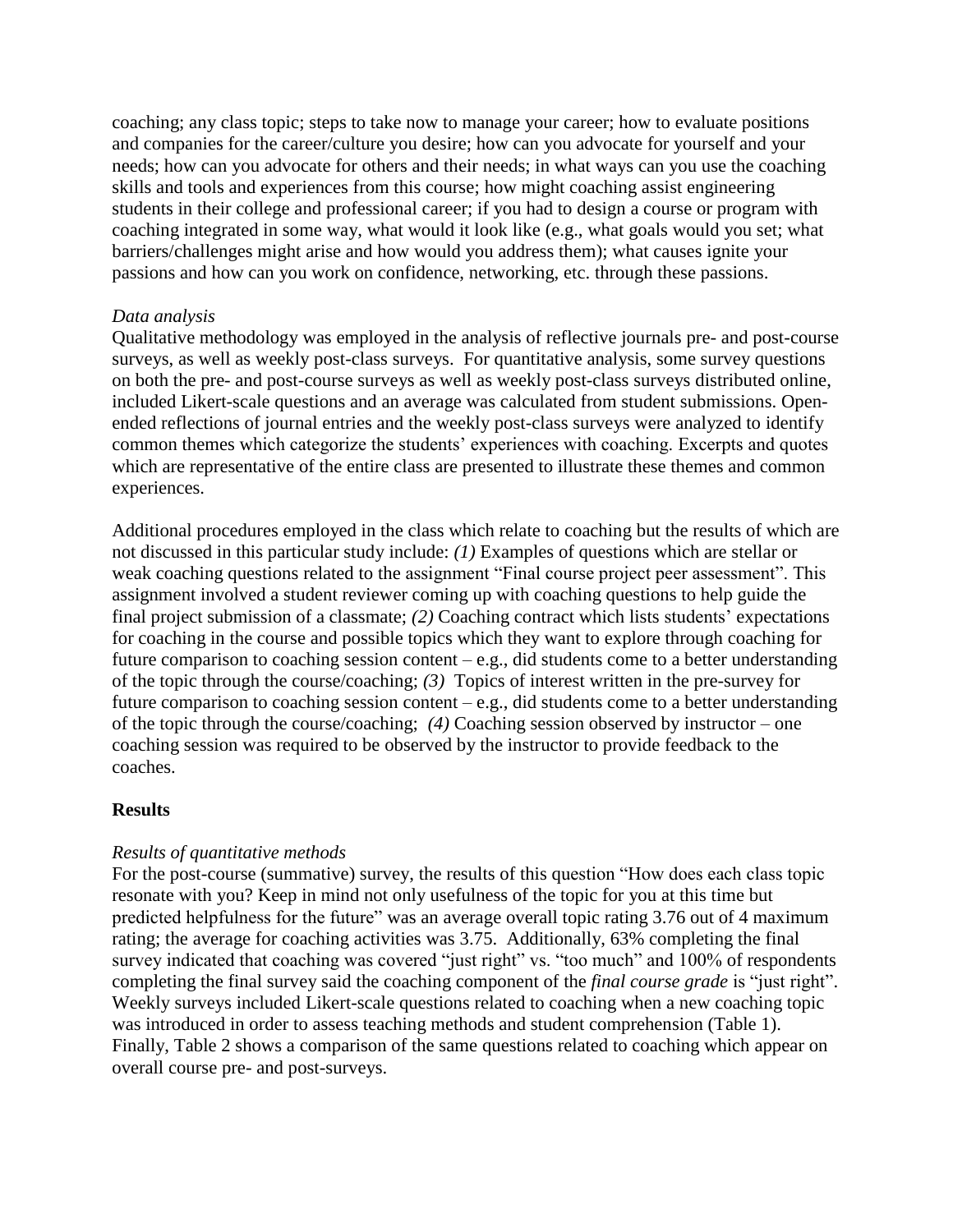Table 1. Coaching questions from weekly post-course surveys answering this question: How well did today's course meet these objectives? (using Likert scale 1-4 with  $1 = \text{Very poorly and}$ )  $4 = \text{Very well};$  Number of respondents in parenthesis)

|                                                                | Average  | Week of class |
|----------------------------------------------------------------|----------|---------------|
|                                                                | rating   |               |
| Understand coaching at an elemental level                      | 3.83(12) |               |
| Identify how coaching fits into the objectives for this course | 3.5(12)  |               |
| Outline requirements for the coaching component of this        | 3.83(12) |               |
| class                                                          |          |               |
| Define and identify examples of powerful questions for         | 3.83(12) |               |
| coaching                                                       |          |               |
| Coaching: Provide some suggestions for improving listening     | 3.27(12) |               |

Table 2. Coaching questions from course pre/post evaluations; Likert scale 1-5 with  $1 =$ Strongly disagree and 5 = strongly agree; Number of respondents in parenthesis.

|                                                                                                          | PRE(12) | POST(8) |
|----------------------------------------------------------------------------------------------------------|---------|---------|
| I am familiar with coaching practices.                                                                   | 3.0     | 4.875   |
| I believe that coaching is a tool I can use to develop and implement personal<br>and professional goals. | 3.985   | 4.875   |

## *Results of qualitative methods*

Note that the significant majority of responses about coaching were positive and comments approaching a negative tone are summed by these two quotes from students and G and J, respectively (names of students are replaced with letters to protect their anonymity): "I was a little wary of the coaching and the potential benefits in the beginning but I am really glad that we are doing it now!" and "The first session was less difficult than I thought it was going to be, but it was still somewhat awkward being coached and being the coach".

The following tables show answers to open-ended questions which relate to coaching on the final course survey (Table 3) and in weekly post-class surveys (Table 4). Excerpts and quotes which are representative of the entire class are presented to illustrate these themes and common experiences.

Table 3. Answers to open-ended questions on the final survey which relate to coaching.

| Q14. How will you apply what you have learned from this course?                                  |
|--------------------------------------------------------------------------------------------------|
| "Coaching is certainly an area I'm looking to implement in my daily life. It's been very helpful |
| already and an insightful learning experience. It has also helped me in terms of improving my    |
| listening skills."                                                                               |

"I will try to use coaching skills and gender communication aspects when working with a diverse group of colleagues and clients."

"I can apply the coaching from this course to some other organizations I am involved in, as well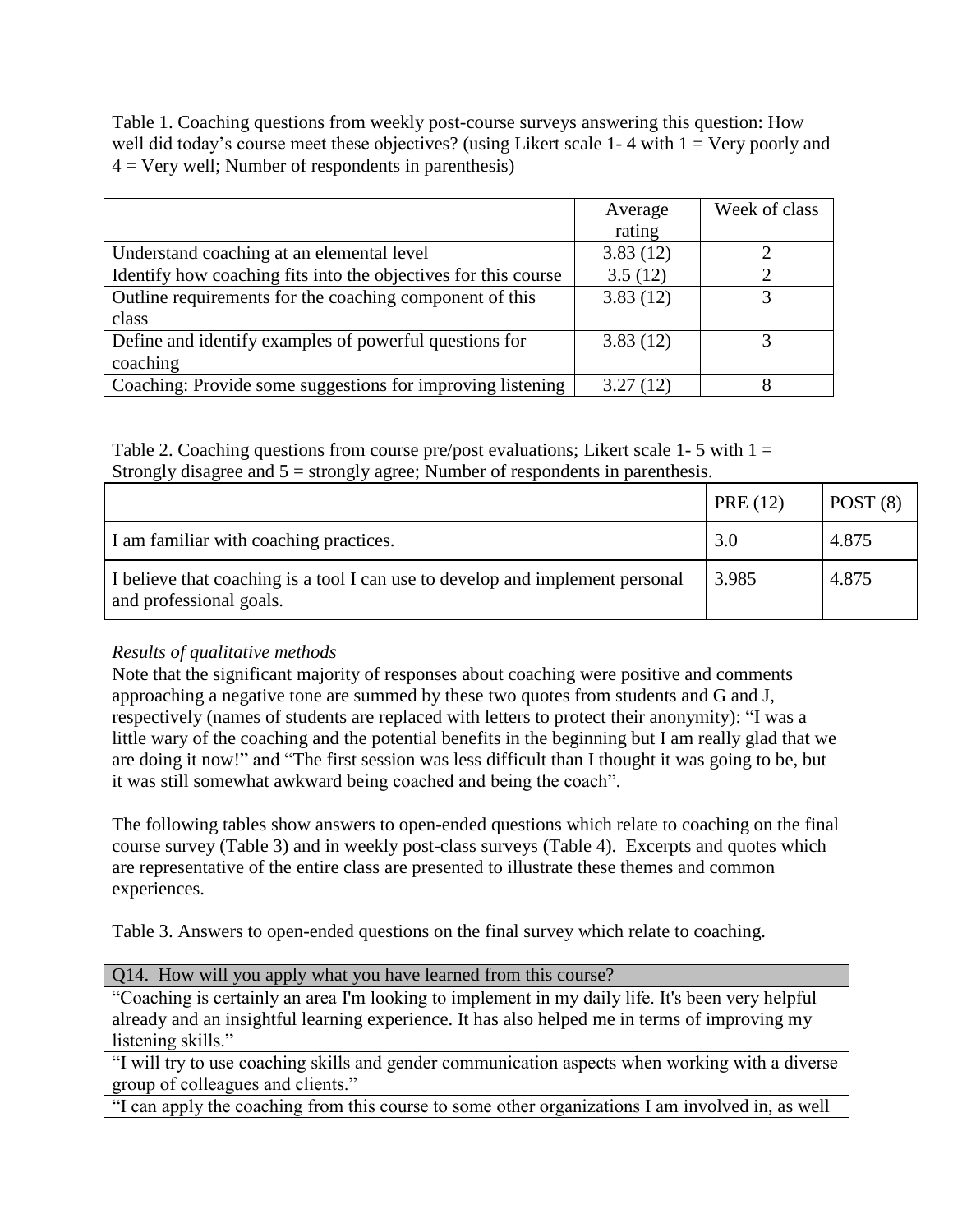as the corporate culture and related topics to my job this summer."

"I also believe that coaching will be a valuable skill that I will be able to utilize in the future. It has 100% made me a much better listener"

"I will definitely use my coaching questions in almost everything I do. Whether it's personal interactions, meetings, learning new material, interacting with a professor to learn new material, or asking myself what I really want. I also learned a lot about how I interact with others and how I think."

"I will try to use coaching skills and gender communication aspects when working with a diverse group of colleagues and clients."

Q16. What aspects of the class format should not change?

"....Coaching was also a valuable part of the class."

Q22. Please comment on any of the criteria (e.g. how did you grow from each of them? What challenges did each present for you? How can the instructor or course structure better assist students with obtaining the full experience for each?)

"As mentioned earlier, the coaching sessions were a valuable way to help others and myself especially with situations that may not have had the most straight forward way to go about them at that point from the coachee's perspective."

"The coaching helped but more in a way of getting to know the girls in the class but I also feel that I did improve my coaching skills as the year went on"

"Coaching was great, as it allowed me to enhance my listening skills and how to guide others. I also liked having one of the sessions assessed by [the course instructor] so as to make sure we were on the right track."

"I think the coaching sessions or journal entries were more worthwhile than the course project." "I loved coaching and I feel like I've beat that to death in my journal entries so I'll refrain from telling you about it once again."

I loved the coaching sessions, it allowed me to be accountable to myself and to another. Later on I felt a personal joy when the other succeeded because I felt as though I could have made a difference.

Table 4. Sample quotations from weekly post-class sessions. The number of times a similar comment was made are shown in parentheses.

| Week 1 | Class session focus: introduction to course topics and to the syllabus                   |
|--------|------------------------------------------------------------------------------------------|
|        | I am still unsure of what the coaching aspect of the course is, but I know that will be  |
|        | addressed further in the next class.                                                     |
| Week 2 | Class session focus: coaching and coaching example as well as going over course syllabus |
|        | <i>in detail</i>                                                                         |
|        |                                                                                          |
|        | What did you like best/and or find most effective about today's class:                   |
|        | The example of coaching was extremely helpful (6 and includes those marked with $*)$ )   |
|        | Today clarified the coaching pair assignment a lot                                       |
|        | I became super excited about the coaching aspect of the class. I'm looking forward to    |
|        | enhancing my coaching skills and getting another perspective on my goals and obstacles   |
|        | *What I found most effective was sharing our ideas about how the example coaching        |
|        | session was effective and what we can do on our own end in the future for coaching       |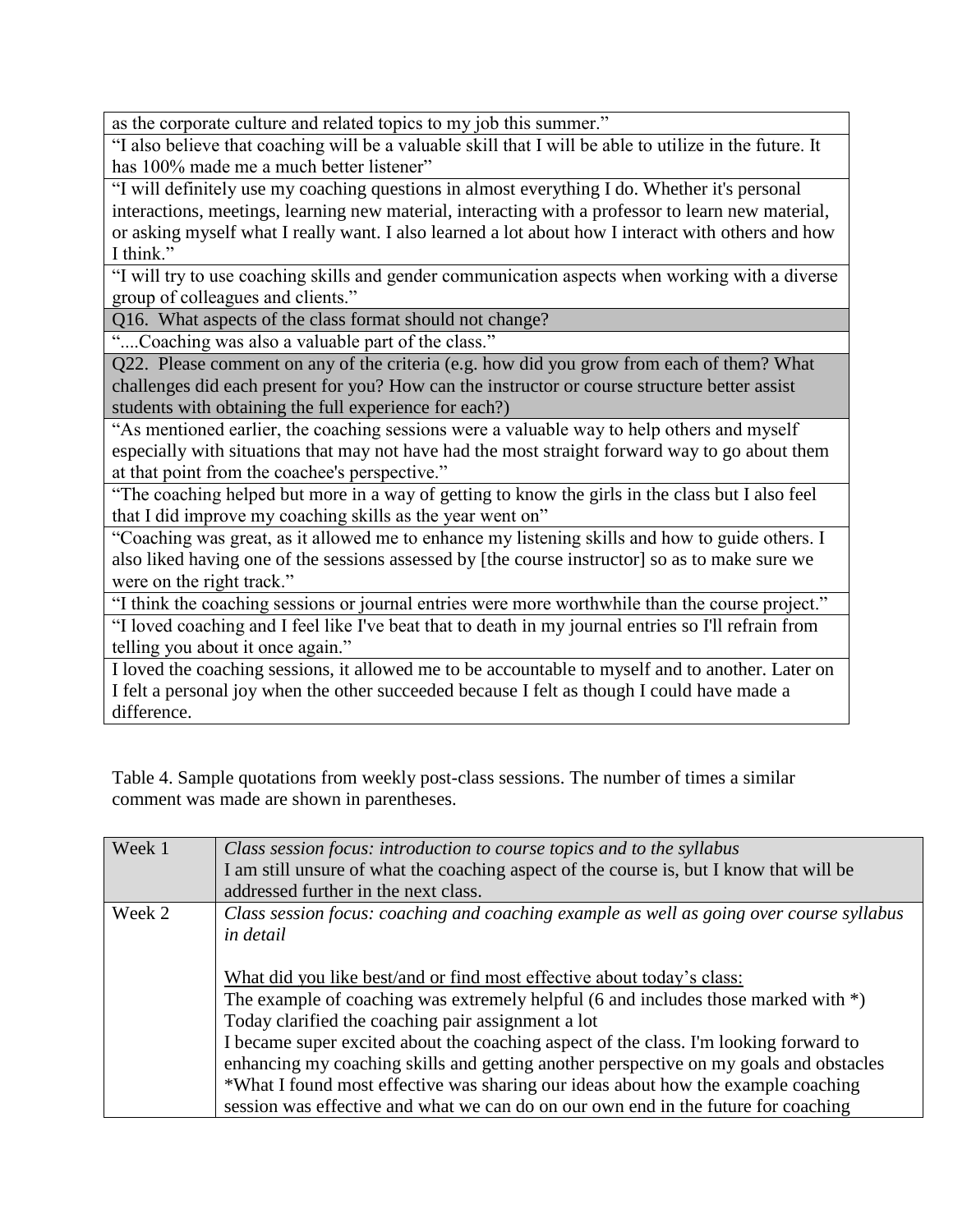|        | sessions<br>*I liked seeing a real coaching example to get a better understanding of how the coach and<br>the coachee interact.<br>*I found that the coaching example was most effective for this class. After watching the                                        |
|--------|--------------------------------------------------------------------------------------------------------------------------------------------------------------------------------------------------------------------------------------------------------------------|
|        | videos about coaching for homework I felt that I had a basic understanding of what<br>coaching was but I think that the example was what really helped me to understand how<br>coaching could be applied to any situation.                                         |
|        | What questions, concerns, confusion, etc. do you or others in the class have related to<br>today's topics?                                                                                                                                                         |
|        | I feel that we don't know each other very well yet. I'm a little worried that the coaching will<br>be awkward without getting to know each other more first.<br>I'm concerned that I will be paired with one of 2 people for coaching who I don't think I will     |
|        | work well with (because I already know them)<br>Im [sic] a little concerned about how coaching will fit into mu [sic] actual life. It seemed a<br>bit awkward.                                                                                                     |
|        | What is the purpose of coaching within the context of this course? Why do you think it is a<br>useful tool for this course?                                                                                                                                        |
|        | Class session focus: powerful questions and coaching as part of course grade as well as<br>discussion of Four Frames for Gender Equity in Organizations                                                                                                            |
|        | What did you like best and/or find most effective about today's class<br>I found the Goal Wheel handout very helpful, as I'm not sure which goals to talk about in<br>coaching sessions.                                                                           |
| Week 3 | Avoid using why & but in questions. Interesting factoid that makes sense but never crossed<br>my mind.<br>I felt excited to start the coaching sessions.                                                                                                           |
|        | I thought the example questions provided will be very helpful, and were some I had never<br>thought of asking myself before. (3)                                                                                                                                   |
|        | <b>Additional comments:</b><br>I'm really excited to learn more about coaching! At first it kind of seemed a little odd and<br>out of the obvious but now that we're learning the strategies and skills behind it I'm<br>realizing what a great tool this will be! |
| Week 6 | Class session focus: not related to coaching                                                                                                                                                                                                                       |
|        | What questions do you have for the Managing Your Career presentation by a guest<br>speaker?<br>one of the questions that came across the coaching session is how to deal with                                                                                      |
|        | uncomfortable situations, such as when an inappropriate comment or topic is made within a<br>group setting by a male individual (and the comments seems to affect mainly the females<br>present, which in some cases, may be a minority)?                          |
| Week 9 | Class session focus: not related to coaching; however topic of how to find a topic for                                                                                                                                                                             |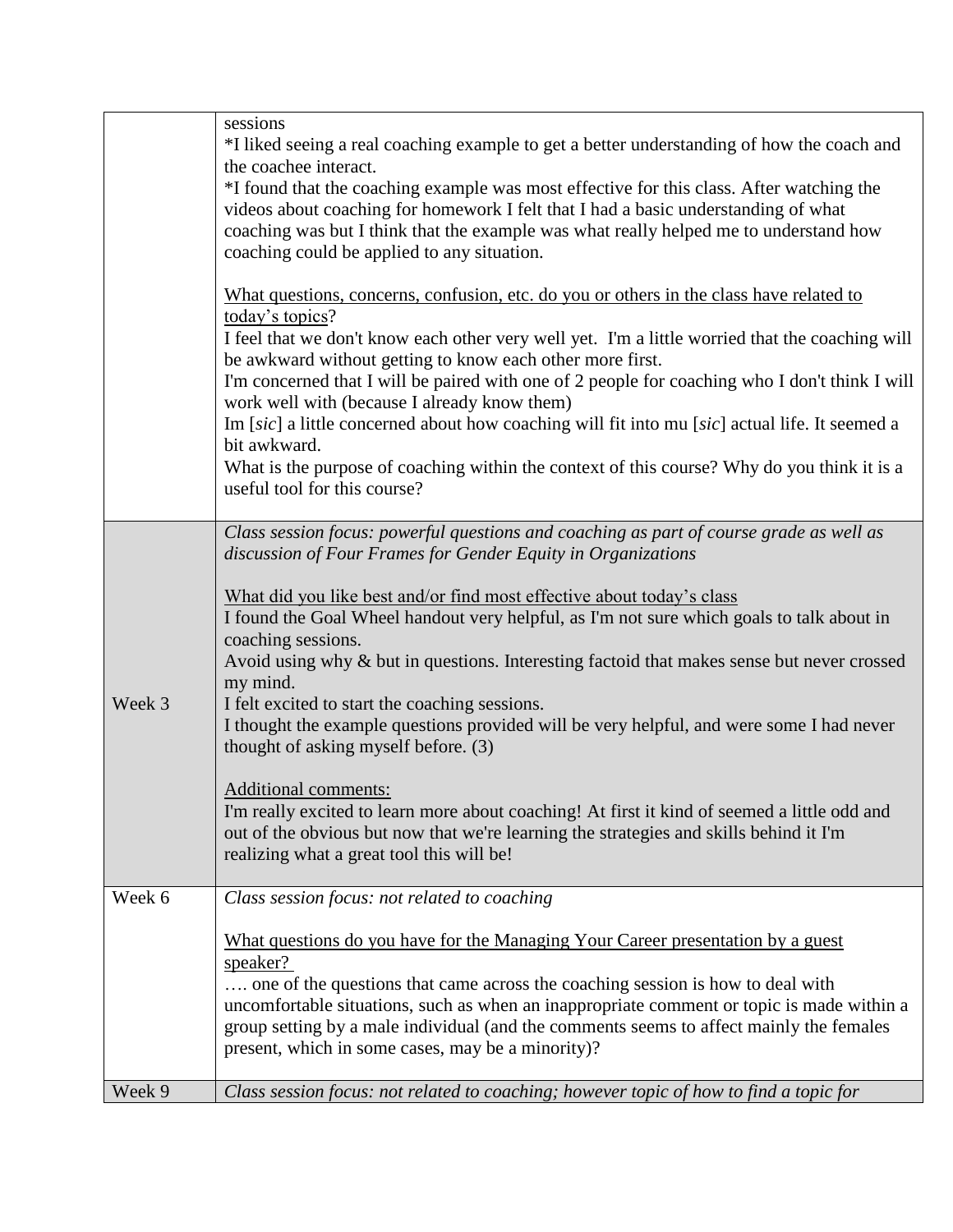*discussion for coaching arose.*

What did you like best and/or find most effective about today's I liked learning more about the coaching topics that other people were deciding between as it helped me establish what I wanted to do next.

For anyone having a hard time coming up with topics on which they want to be coached, how helpful were the suggestions? Very helpful  $64\%$ ; Somewhat helpful  $36\%$  (n = 11)

Below is a list of sample quotations from journal entries which demonstrate each of the following emergent themes and which are representative of the entire class (the number of total statements which fit each theme during categorizing are in parenthesis): *Receptiveness to and hopes for coaching/being coached (14) –* openness to coaching and how they aspire to use coaching as they gain more experience with coaching*; Coaching technique (13)* - ability to do coaching and associated skills like listening and asking powerful questions; an individual's unique approaches to coaching; *Coaching impact (15) -* how coaching impacts them as coach and/or as coachee; *Applications for coaching (21) -* where individuals can use coaching or coaching skills in personal and professional endeavors. The themes which materialized are similar those in a previous study with a student coaching focus: learning from the training, impact of coaching on self; impact of coaching on the coach's relationships; and the future utility of coaching skills. $^{29}$ 

After categorizing into the latter two themes (*Coaching Impact* and *Coaching Applications*), it became apparent that these contained some overlapping sentiments expressed by students through very rich accounts which could serve as examples of both. Therefore, *Coaching Impact*  and *Coaching Applications* themes were further sub-divided into 5 sub-categories*: Grit/Resilience; General reference to personal/professional growth; Empowerment of self; Empowerment of others; Specific mention of use in future career*. Sample quotes are listed by these subcategories.

In the results below, names of students are replaced with letters to protect their anonymity. The number following the student letter refers to the coaching sessions  $(1 – 5)$  which are spread out over the course of the semester.

## *Receptiveness to and hopes for coaching/being coached*

(G, 2) Also, I surprisingly really like participating in the coaching sessions. When I was first introduced to the idea of coaching at the beginning of the class, I thought of it as somewhat of a tedious task and I also thought it would not be very effective at helping me find solutions to problems. However, now that I have participated in a couple coaching sessions I have really started to see the benefit in doing these types of exercises.

(C, 2) I also have really loved coaching- which was another thing that intimidated me in reading the syllabus. Mostly because I had no idea what it meant and what I would have to be doing.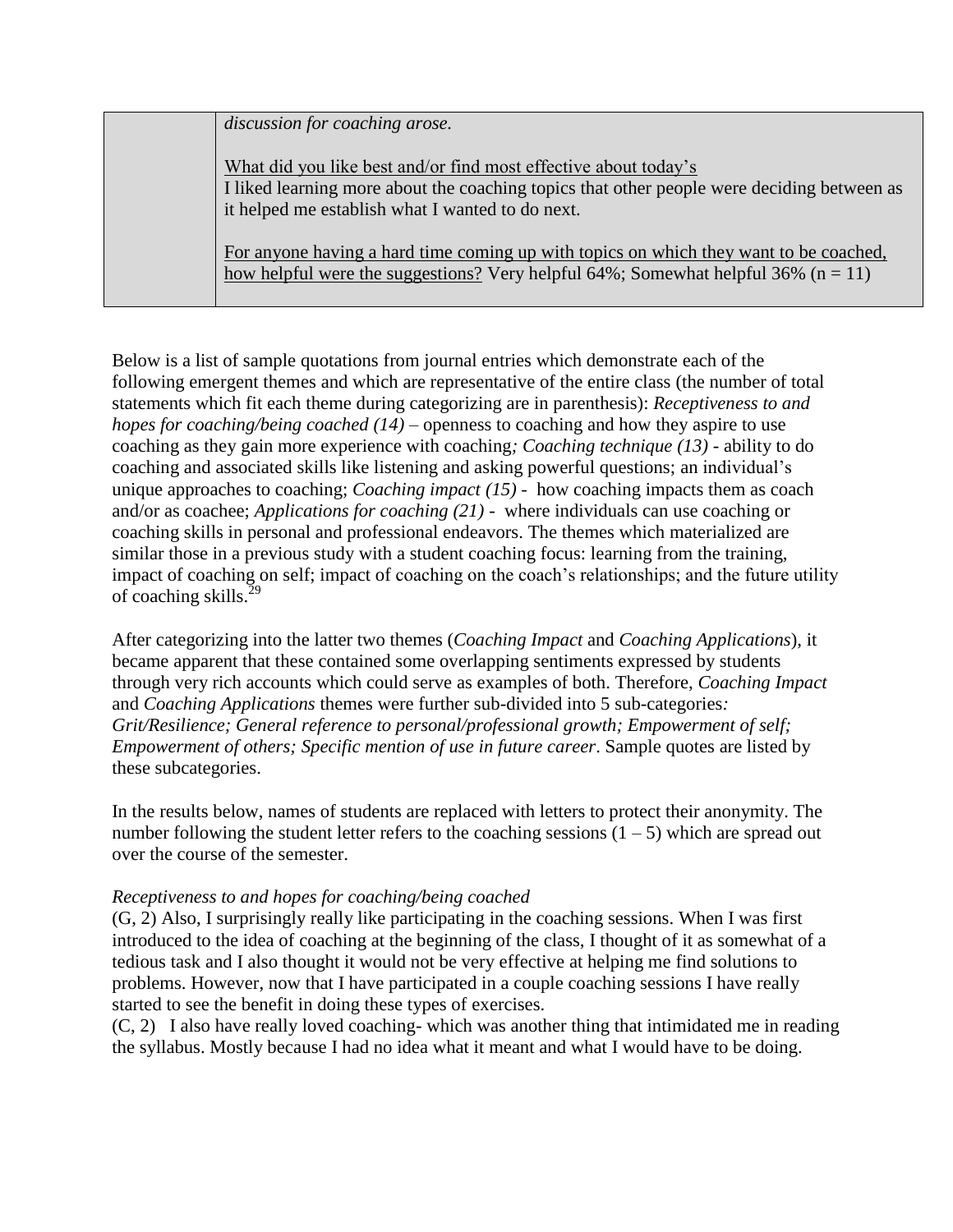(E, 3) As we finish each session, I'm appreciating coaching more and more, as I think it's an effective way to discuss challenges faced in life, and it really lets you did [*sic*] deep within your own thoughts, as opposed to recieving [*sic*] only guidance from someone.

(F, 3) I am looking forward to getting more practice in coaching so I can be more comfortable with the types of questions that I will ask.

(B, 3) Coaching can certainly be applied in several areas in life. I can already see how coaching can be extremely helpful and learning-promoting opportunity in a professional (work) setting. I am looking forward to further improve my coaching skills.

(G, 4) I am interested to see when/how I will use the coaching skills I have learned in this class throughout my life and how they will help me.

## *Coaching technique*:

(J, 1) After completeing [*sic*] my first coaching session, I found that it was more difficult than I was expecting it to be. While being the coach, I found it very difficult to not express my opinion to the other person and realize that this is something I will have to work on for future coaching sessions.

(B, 2) Originally, even before coaching session 1, I thought that coaching wouldn't be too hard, but I was wrong. Coaching sessions 1 and 2 proved that. It is a task that involves an active and constant use of listening skills, full focus, and concentration. The selection of powerful questions based on the coaching session topic may be challenging since it requires the coach to think fast and be ready in terms of posing a question that promotes the coachee to see the problem/situation in a different way that can lead her to a potential solution. I feel like I need to improve in terms of limiting the amount of talking I do in my role as a coach, considering the coachee must be doing the majority of the talking. I need to time myself better and watch how much I talk. I also want to improve in terms of being able to pick good powerful questions that are relevant to the topic/situation discussed.

(J, 3) This weeks [*sic*] coaching session seemed to go even a little better than the last one did. I feel that each time I complete a session with my partner I learn something new that I didnt [*sic*] realize in a session before. I was struggling before with trying to find a way to balance helping my partner come to their own conclusion and wanting to give my adivce [*sic*] on a subject. This session I found that I was in a way able to mix the two so that I somewhat gave some of my advice while also letting my partner come to a decision for themselves, and it seemed to work out really well.

(I, 3) Coaching is still difficult to me when it comes to talking about the professional life. I know how to talk about the academic life, and I have found that I'm good at asking questions to make the coachee come to their own decision instead of giving my advice. However, I find it really hard to coach about something that I'm not all that familiar with.

(I, 3) I find that I get better at coaching every session that we do, and like many other things in life just needs practice.

(G, 4) Regarding coaching session 4 I had with [my partner], it really made me realize how much I have improved with coaching since the beginning of the semester. I found myself automatically redirecting my questions to be open-ended and I am also able to listen better because I am more comfortable and not worried about what question I need to ask next.

*Coaching impact and Applications for coaching – further divided into subcategories:*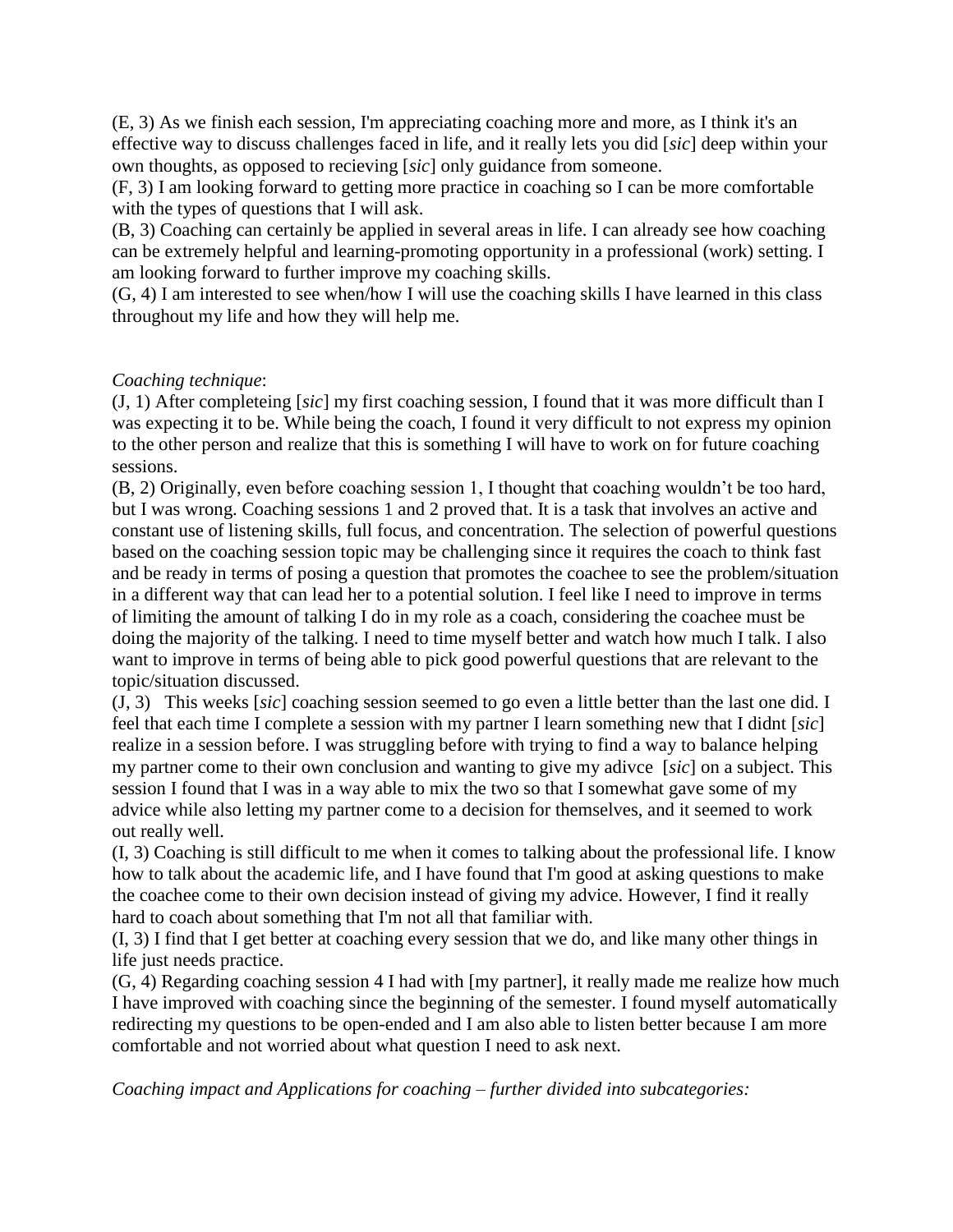## *Grit/Resilience*

 $(C, 2)$  I've also found that I am way more likely to stick with my goals when I have said them out loud to another person that shares a similar commitment back to me.

(J, 5) Every semester I always say that I want to change something or fix something, but without having someone to keep me accountable for that it has been hard, but this semester [my parnter] has been able to do that for me and I can see how it has made a difference in my life this semster [sic].

## *General reference to personal/professional growth*

(A, 1) Through the coaching session I learned about some of the negativities I place on my thoughts, which hold me back from coming up with positive solutions to my problems. After discussing some of my concerns about my internship this summer, I have found that the imposter syndrome may be part of what's making me so worried and negative about my concerns for the coming up summer. The coaching session helped me to see the assumptions I was making and helped me to look at how I can positively deal with fears.

(K, 2) I also feel that I have been improving in my confidence by realizing what my weaknesses are and what improvements I can make, especially when it comes to improving my listening skills and communication techniques.

(J, 5)....and really feel that it [coaching] has helped me to grow as a person….. It has been really exciting to have done the coaching sessions throughout the semester and see how both [my partner] and I have grown in the process.

(K, 5) I know I can see myself recognize behaviors and attitudes more easily than back in January. Especially when it comes to imposter syndrome or identifying values, these are second nature to me almost. There were a few times in the past month, especially at more stressful moments, that I made myself into an imposter, but I was able to catch it later on. I definitely am more aware of when others believe they are imposters and use my coaching skills to have them reflect on what they are really saying.

(B, 5) Looking back and thinking about all of the coaching sessions, I can now understand how important it is to practice coaching and how helpful it becomes in developing listening and thinking-on-the-spot skills.

(E, 5) Through coaching, I think you get to know yourself better, and this is essential for every aspect of life.

## *Empowerment of self*

(C, 1) I learned that a lot of times you have the answers you just don't think of them the right way or think about the obstacles that are preventing you from overcoming whatever issue you have

(F, 1) Talking about these things in a coaching format was really helpful because I was able to just talk without fear of being judged.

(B, 2) Coaching is helping me better organize myself as an individual in the sense of making wise decisions and reaching the realization that time is valuable and must be used efficiently (as I convince myself that I am capable of making "adult-type" decisions).

(I, 3) ….However, these coaching sessions really have helped me talk about what I need to, and determine what's important and worth focusing my attention.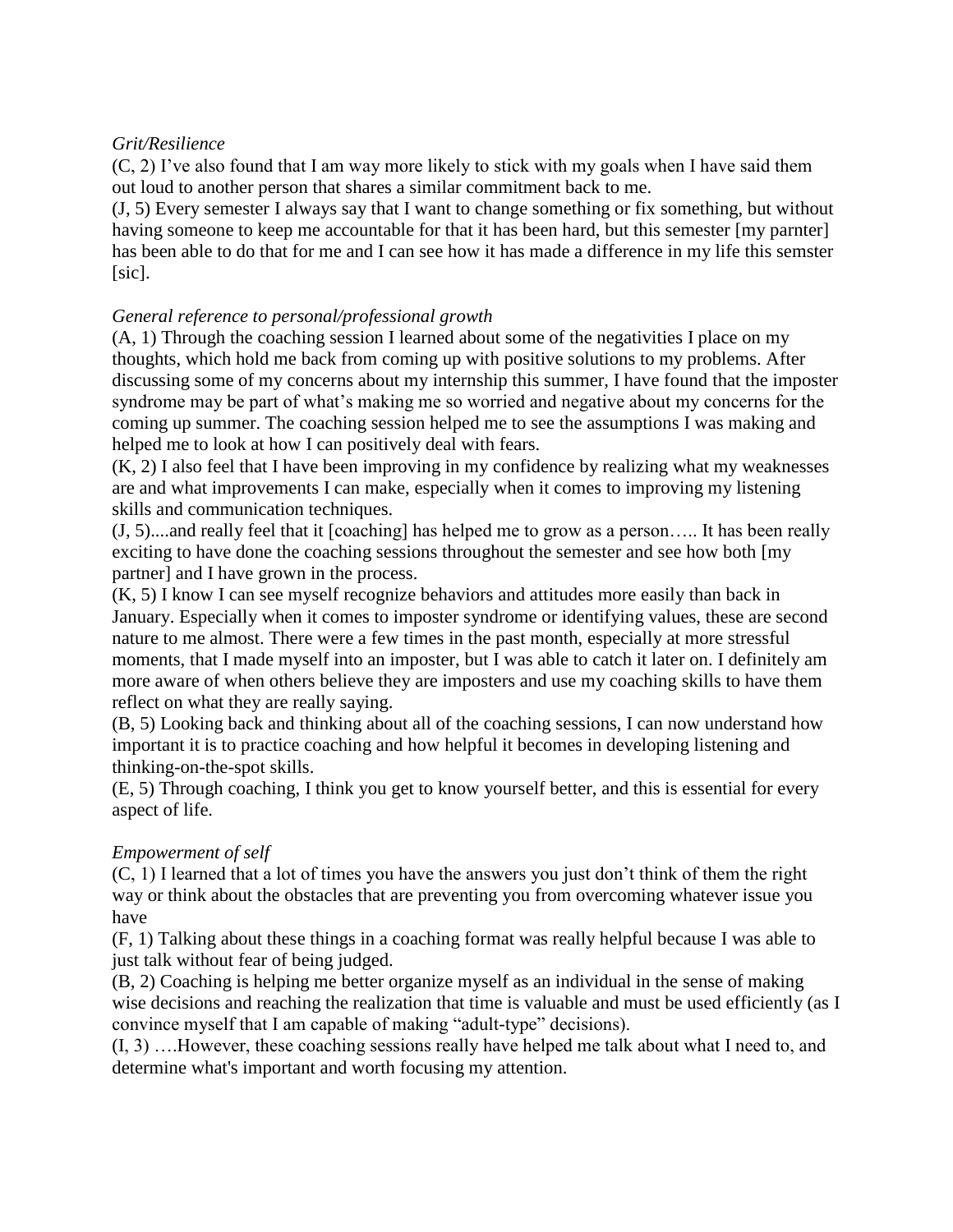(I, 5)….and I don't feel ashamed or embarrassed to say that I messed up or that I could have done something better.

(F, 5) It was a tough semester because of all of the big decisions and life changes I am facing, so it was nice to just talk to someone and know that they were not going to offer any advice unless I specifically asked for it.

# *Empowerment of others*

(A, 1) It is challenging to not offer advice and help them come up with a solution right away; however, it seemed like coaching was more productive when she came to a conclusion of what needed to be changed herself and at least seemed like she'd be willing to follow through with the plan.

(K, 2) I want to create these better relationships by improving both my listening skills and my helpfulness in not outright solving a problem but leading someone else to realize what they would like to accomplish.

(H, 3) I can also use coaching if any of my friends are looking for advice that I don't have. Instead of saying I have no idea what they should do, I can start asking them questions and try to have them figure out the answer themselves.

(A, 4) During this past coaching session my partner had a very specific issue she needed to be coached on. This was somewhat difficult to understand all the barriers to her achieving her goals and included involvement of other people whose actions are out of her control. I think it was helpful to discuss the things that were within her control and (hopefully) helped her to realize all the things she's able to do to help her complete her task.

## *Shifting perspectives:*

(G, 1) I think the most beneficial thing that came out of our talk was the fact that she helped me see the situation from a different perspective that I had not been able to fully grasp before. (G, 1) It [coaching] can also help with dealing with some of the feelings of imposter syndrome. Learning how others have overcame these situations can also give you great insight about what preconceived notions you might already have about the issue that you haven't even been able realize until you have bounced the idea off of someone else….

(H, 5) I've also used it [coaching] in situations where I don't agree with someone, so I can try to see things from their point of view.

## *Specific mention of use in future career*

(B, 5) - Coaching is certainly a practice that I want and plan to incorporate into the future as I embark on my career as a women engineer.

(C, 5) In college and in the professional world, it can get you used to asking questions so you aren't hesitant to ask when curious. In addition, coaching questions allow you to better define the end-goals and motives that your supervisor is looking for.

(I, 5) The coaching element of this course can help me in the future when attending big meetings and asking potent questions. It can help me in academia when I want to dive deeper in the material and understand connections in order to really understand the concepts.

# **Discussion**

## *Insights from Quantitative Analysis*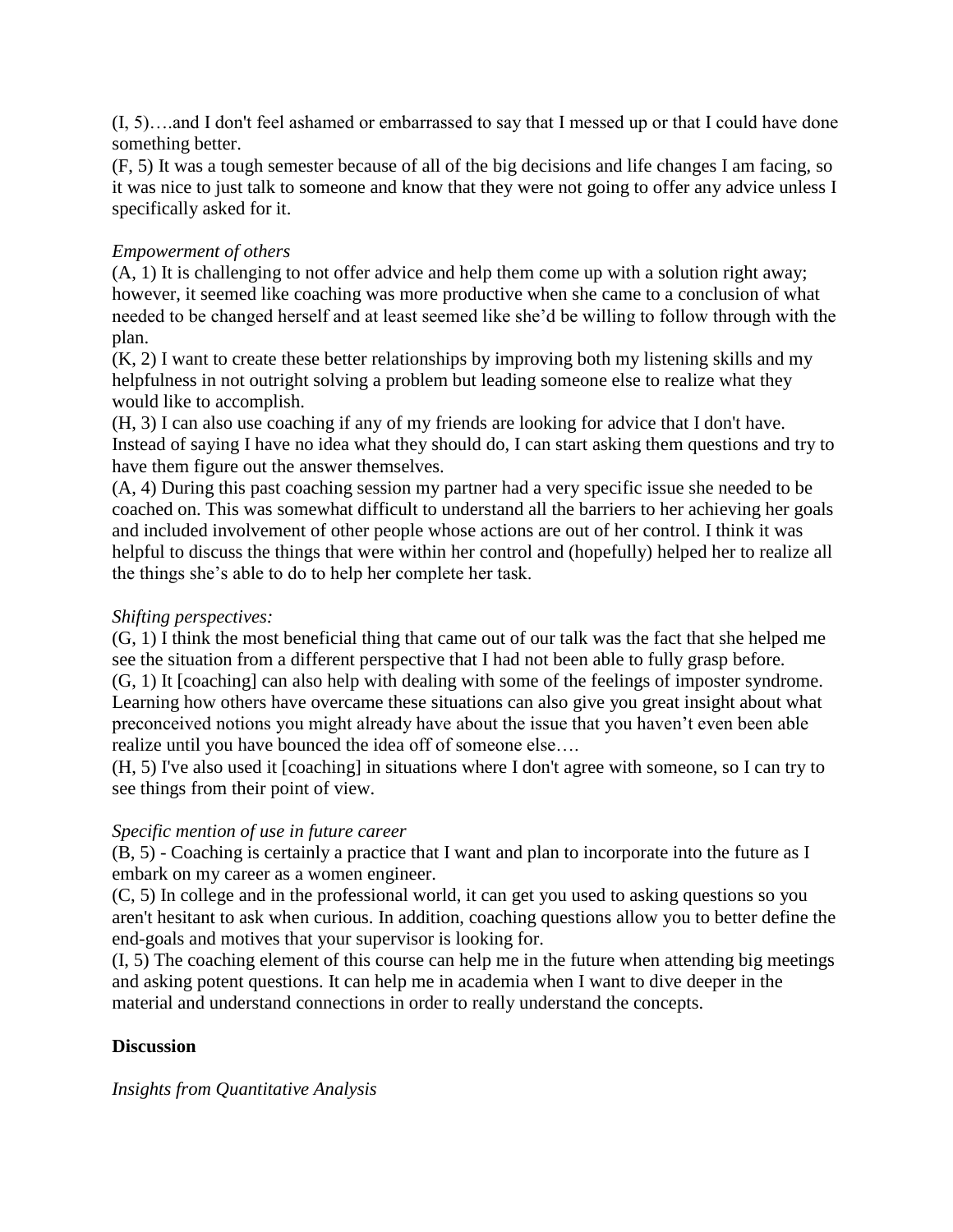Results employing quantitative methods are probably of most interest to practitioners who might employ a similar peer coaching structure and would want to evaluate the effectiveness of this as a pedagogical approach. For the post-course (summative) survey, the results of this question "How does each class topic resonate with you? Keep in mind not only usefulness of the topic for you at this time but predicted helpfulness for the future" show that coaching is ranked on average as favorably as course topics in the class (average topic rating of 3.76 out of 4 maximum with the average for coaching activities at 3.75). A majority completing the final survey also indicated that coaching was covered "just right" and that the coaching component of the *final course grade* was also "just right". Weekly surveys (Likert-scale questions) related to coaching when a new coaching topic was introduced showed that teaching methods and student comprehension was adequate (Table 1) and a comparison of the same questions related to coaching which appear on overall course pre- and post-surveys show that substantial gains were made by students in terms of their familiarity with coaching practices and their belief that coaching is a tool to be used to develop and implement personal and professional goals (Table 2).

#### *Addressing the original questions posed in the study*

Answers to the original questions posed in this study are provided below and serve as preliminary answers whereby subsequent studies will address these questions in greater detail, as well as new questions, within a theoretical framework. Note that excerpts and quotes presented in this study are representative of the entire class and students did not share negative responses in the analyzed material.

#### (1) How does student opinion about coaching transform through this class?

Examining the weekly survey and post-course survey statements related to coaching, it is apparent that students gained knowledge about and appreciation for coaching over the course of the semester. Overall, coaching was well received by the students. For example, coaching was frequently cited as something they will continue to use after this class (journal entries, Table 3, and Table 4), when at the beginning of the semester, in answer to open-ended questions on the pre-survey, coaching was rarely mentioned (data not shown); rather; on initial weekly surveys, multiple comments demonstrated uncertainty and apprehension about coaching and its usefulness (Table 4 and journal excerpts). Analysis of written excerpts related to coaching also show students gaining confidence from the first coaching session through the last in skills associated with coaching and in perceived uses and usefulness of coaching. One student who initially thought of coaching as mentoring with nothing new for her to learn shared later in the semester that "I feel as though I should have learned about coaching much earlier in my life. It would have been extremely helpful in high school and during FYE [first-year engineering]".

(2) What new or revised perspectives do students gain, as both coach and coachee? Benefits exist for both the peer coach as well and the coachee in terms of enhanced socioemotional skills and improved interpersonal skills<sup>24</sup> and our study confirms this observation. Additionally, a previous study showed in young adults (secondary school students) that coaching improved attitudes toward learning and that coaching training may lead to better study skills, increased emotional intelligence and improved communication skills.<sup>29</sup> Benefits of coaching cited by students in ENGR 494 include improved listening skills, ability to talk without fear of being judged, helping/guiding others, helping oneself and being accountable to oneself. Example quotes of helping themselves and helping others include, respectively: "I loved the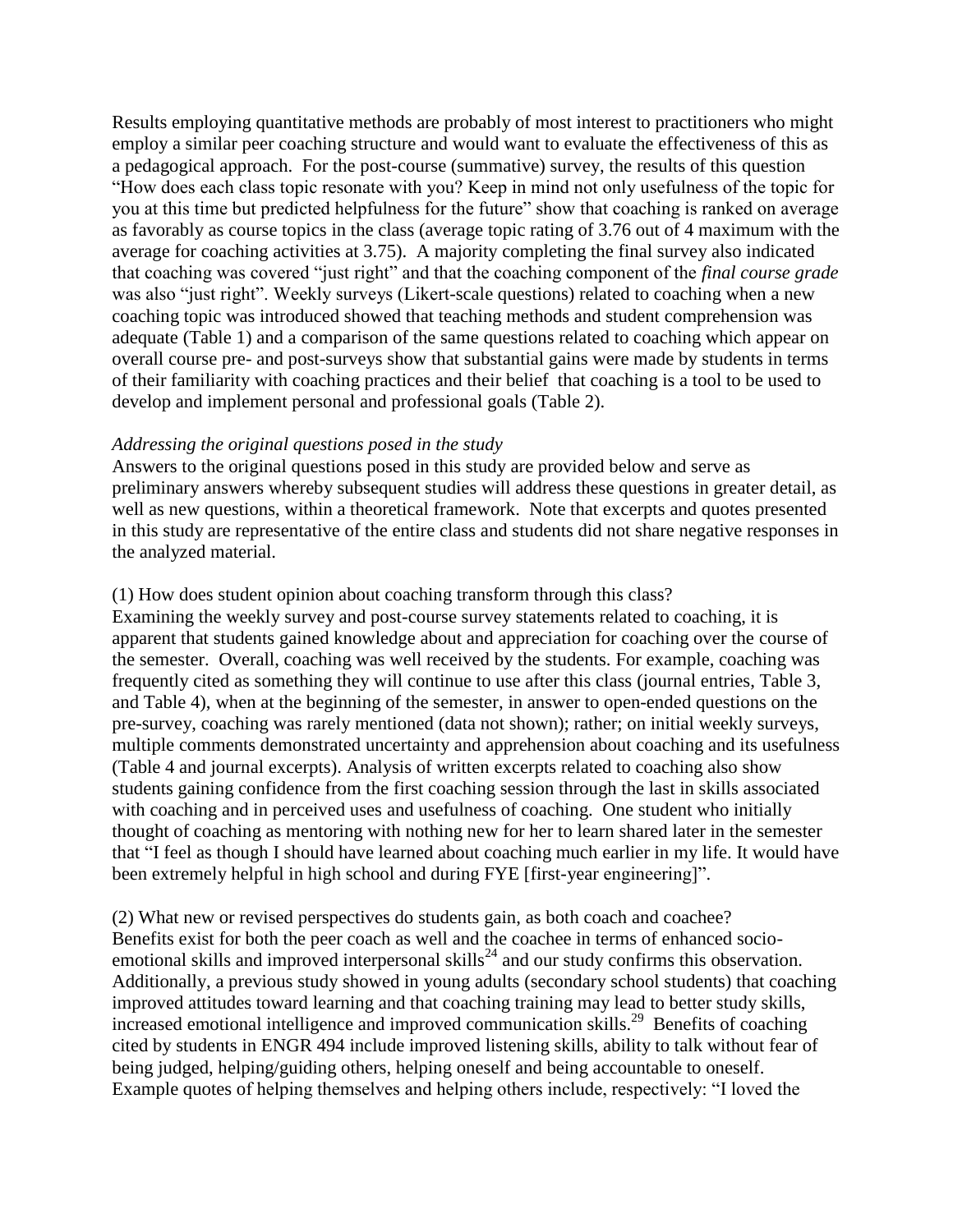coaching sessions, [*sic*] it allowed me to be accountable to myself and to another. Later on I felt a personal joy when the other succeeded because I felt as though I could have made a difference." and [ coaching is a] "valuable way to help others and myself especially with situations that may not have had the most straight forward way to go about them at that point from the coachee's perspective."

Students also described various uses of and applications of coaching from "personal interactions, meetings, learning new material, interacting with a professor to learn new material, or asking myself what I really want". Some share how they notice themselves using coaching skills with family and friends and are more aware of coaching happening around them. Excerpts also allude to the use of coaching to challenge assumptions that may manifest in themselves and in others (e.g., imposter syndrome) and the recognition that coaching is different than mentoring and advising.

(3) How does coaching equip engineering women for the transition to the workforce? Student responses note that coaching helps them to pose better questions and seemingly have the confidence to pose questions (e.g., "with a professor to learn new material") and is also a means to share success and accountability with others. These uses for coaching can help with the transition to and integration into the workforce or graduate programming as well as the use of coaching "in my daily life", "when working with a diverse group of colleagues and clients", and applied "to some other organizations I am involved in". One student sums up how she sees herself using coaching for success in workplace settings: "I will definitely use my coaching questions in almost everything I do. Whether it's personal interactions, meetings, learning new material, interacting with a professor to learn new material, or asking myself what I really want." Another shares in her second to last and then last reflection on her coaching sessions: "I now feel like coaching has become almost second nature and I find myself asking these questions to people in my daily life, which I had never done before" and "I have found myself using coaching questions in everyday life without thinking about it … I can see myself using coaching questions for the rest of my life".

Analysis of writings from this group of students reveals that coaching brings up issues of empowerment, personal growth, increased confidence, challenging assumptions, confronting challenges like imposter syndrome, having someone for support and accountability, improved decision-making, and ability to gain novel insights from shifting perspectives – all of which make for quality engineers and some of which have even been associated with factors related to retention of women in the engineering workforce. While other key factors are not discussed directly in the students' works - e.g., impact of coaching on leadership and self-esteem, which have been referenced as topics for strengths-based approaches to coaching in previous studies,<sup>24</sup> – one cannot rule out that these topics did not come up in coaching conversations.

Carefully designed subsequent studies can examine a possible link in greater detail between coaching and these topics. Research related specifically to women in engineering demonstrates that their decisions to leave the profession are influenced by a complex range of factors, many of which can be addressed through coaching.<sup>22,25</sup> Recent evidence shows that maternity coaching is improving retention of female engineers<sup>25</sup> where significantly fewer women exit during the 12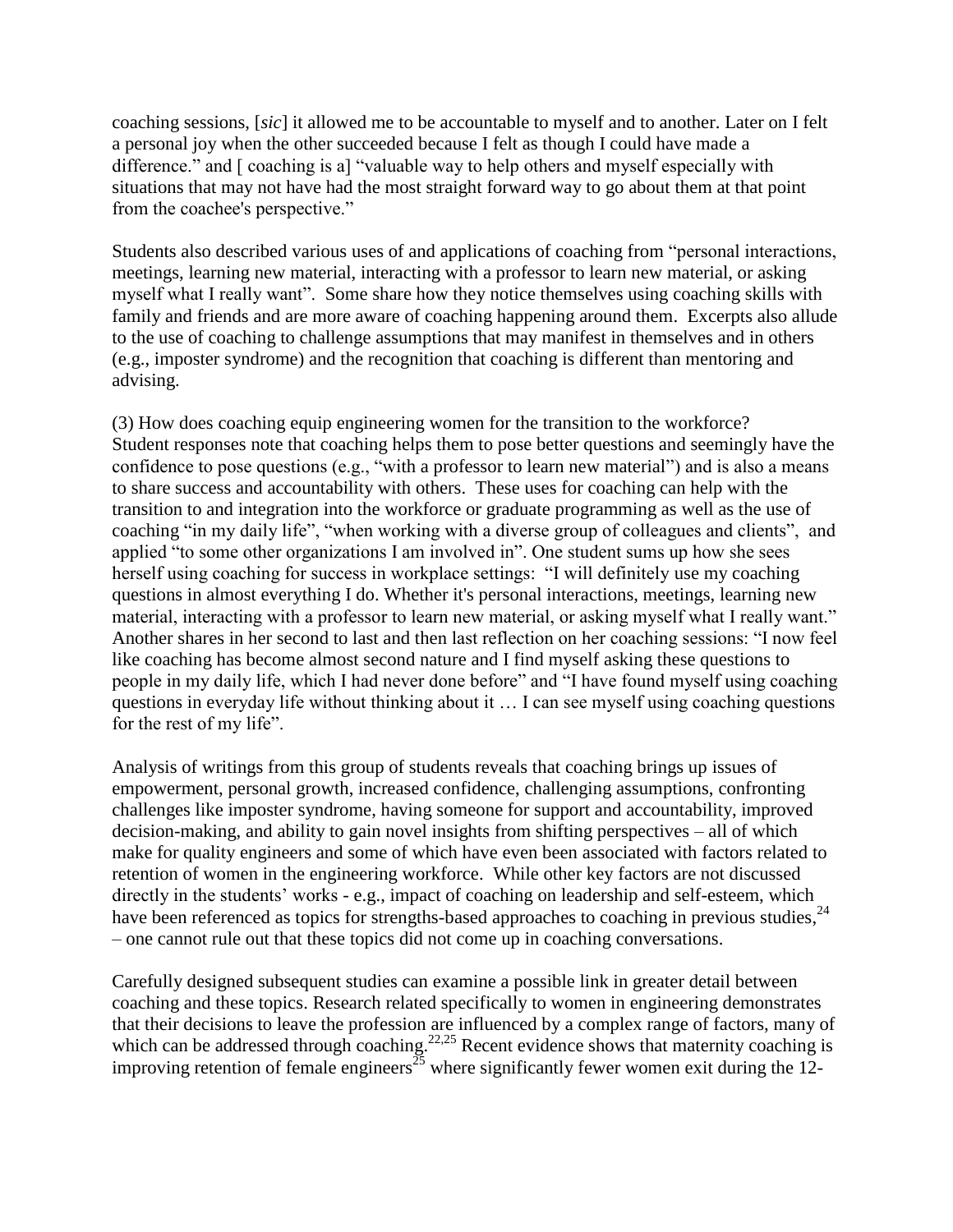24 months following their return from maternity leave when supported by coaching after a return to work. 30

As to coaching and gender and leadership issues, strengths-based approaches are increasingly being used in coaching with different groups, particularly women.<sup>24</sup> In one study, coaching helped professional women in leadership positions comprehend and navigate discrepancies between how the women viewed their contribution at work to that of their supervisors, brainstorming with their coach as to constructive ways to respond. This same study shares that "processing 360-feedback with a coach and peers can help participants identify and deal with gender stereotypes and double binds".<sup>9</sup> A study on Reciprocal Peer Coaching (RPC) proposed that formative assessment provided by RPC could build self-efficacy through setting short-term goals and receiving feedback to help students believe in themselves and their capabilities.<sup>31</sup>

#### *Possible theoretical frameworks to use in subsequent studies*

Based on this exploratory study, themes emerge from the students' experiences with peer coaching which can inform future studies with theoretical frameworks. Possible theoretical frameworks are those which might incorporate one or more of the following: self-efficacy; challenging assumptions; shifting perspectives; and leadership identity.<sup>9,13</sup> Possible specific frameworks to use could include intentional change theory;<sup>33</sup> professional role confidence;<sup>34, 35</sup> women's leadership development;<sup>9</sup> and personal vision.<sup>8</sup> As has been done previously in the 2013 ASEE conference by Dr. Alice Pawley, who wrote "in the spirit of strong objectivity and building trustworthiness in qualitative analysis,"<sup>36</sup> readers of this paper are invited to provide suggestions for theoretical frameworks, theories, and/or lenses through which to further analyze the association between coaching and the preparation for undergraduate women engineering students to successfully transition to the engineering profession and be retained in said profession.

Here a few of the more promising potential theoretical frameworks listed above are described based on coaching in general and what it can accomplish as well as specific impacts of coaching from the student experiences in this seminar course.

**Women's Leadership Identity** - A framework has been offered for women's leadership development grounded in theories of both gender and leadership.<sup>9</sup> This framework accounts for how gender shapes women's path to leadership "without either victimizing or blaming women, while at the same time cultivating in women a sense of agency". Coaching can come into play through the recommended use of 360-degree feedback and navigation of key topics of "networking, negotiations, leading change, and managing career transitions in light of impediments posed by second generation forms of gender bias".

**Personal Vision and Intentional Change Theory -** A recent study examined how personal vision enhances work engagement and the retention of women in the engineering profession, finding that "women who persisted had a personal vision that included their profession, and that this personal vision enabled them to overcome the bias, barriers and discrimination in the engineering workplace" and that the "ideal self is comprised of self-efficacy, hope, optimism and core identity".<sup>8</sup> Coaching can be incorporated to help address the gap between one's real self and one's ideal self. Research incorporating coaching could also address a recommendation by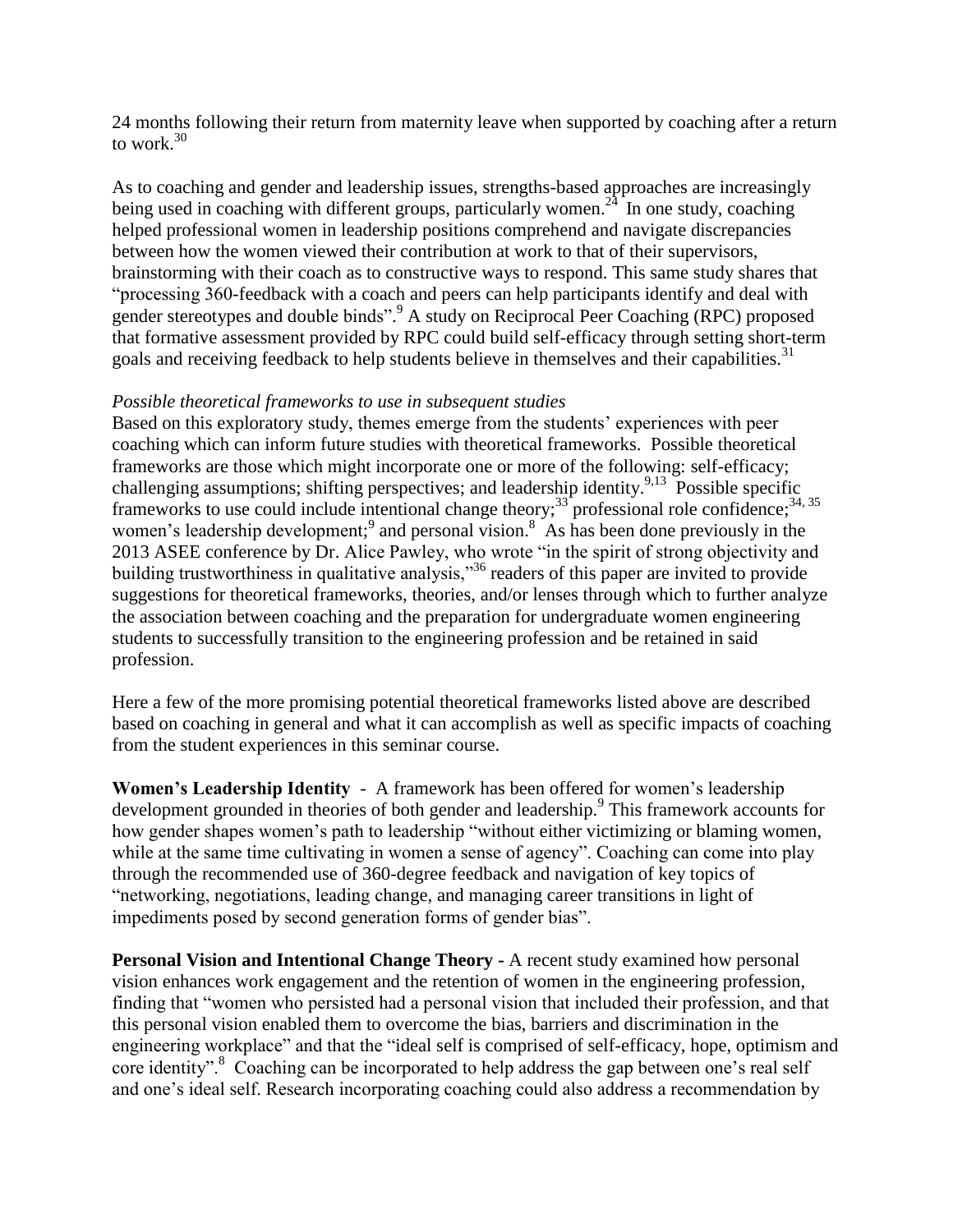this same study for additional research on "how self-efficacy and self-confidence are developed within professional roles, and how educational programs at the undergraduate and graduate levels as well as workplaces can facilitate their development".

**Self-efficacy –** Relevant theoretical frameworks could help advance research on a relationship between coaching and self-efficacy and retention of women in engineering. Three studies focused on the experience of 23 leaders in a year-long leadership development program demonstrated that executive coaching positively enhanced self-efficacy. These results were sustained 6 months later.<sup>37</sup> Another study reported an increase in self-efficacy and the ability to achieve goals among an experimental group of 12 college students who participated in weekly coaching sessions over 16 weeks.<sup>38</sup>

**Professional role confidence -** Coaching might also be applied to address retention issues in the engineering profession where an individual perceives that her goals and/or values don't align with her current employment situation; however, through coaching this individual might acknowledge assumptions or concessions being made and commit to exhausting opportunities to improve what is within her control before leaving the engineering field. This may relate to concepts such as professional role confidence<sup>34</sup> which with regard to gendered persistence in engineering is described as "an ability to not only successfully perform the professional role but to also find enjoyment and fulfillment in this role". In a study by Cech et al. (2011), the "persistence of undergraduate students in engineering was found to be significantly associated with professional role confidence, where men developed this more successfully than women". The researchers conceptualize two dimensions of professional role confidence that are active during the credential acquisition process and coaching can certainly help with the second of these: "career-fit confidence, or confidence that the professional role will suit a person's particular interests, needs, values, and sense of self"*.* 34

#### *Addressing an association between peer coaching and the course objectives*

While this pilot study was not designed to specifically address the three course learning objective shared in the Methods section, objectives 1 and 2 are partially addressed in student comments about academic coaching. Now that the positive impact of peer coaching has been investigated in this pilot study, future studies will investigate a possible link between peer coaching and meeting the course objectives.

Course objective 1) become aware of and discuss solutions for internal and external barriers which can prevent women from reaching their greatest potential in the workforce – an example of where coaching helped to raise awareness barriers and possible solutions is expressed in this representative quote by student A: "Through the coaching session I learned about some of the negativities I place on my thoughts, which hold me back from coming up with positive solutions to my problems. After discussing some of my concerns about my internship this summer, I have found that the imposter syndrome may be part of what's making me so worried and negative about my concerns for the coming up summer. The coaching session helped me to see the assumptions I was making and helped me to look at how I can positively deal with fears".

Course objective 2) enhance professional development and transition skills required to move successfully from an academic to professional environment - examples of where coaching raises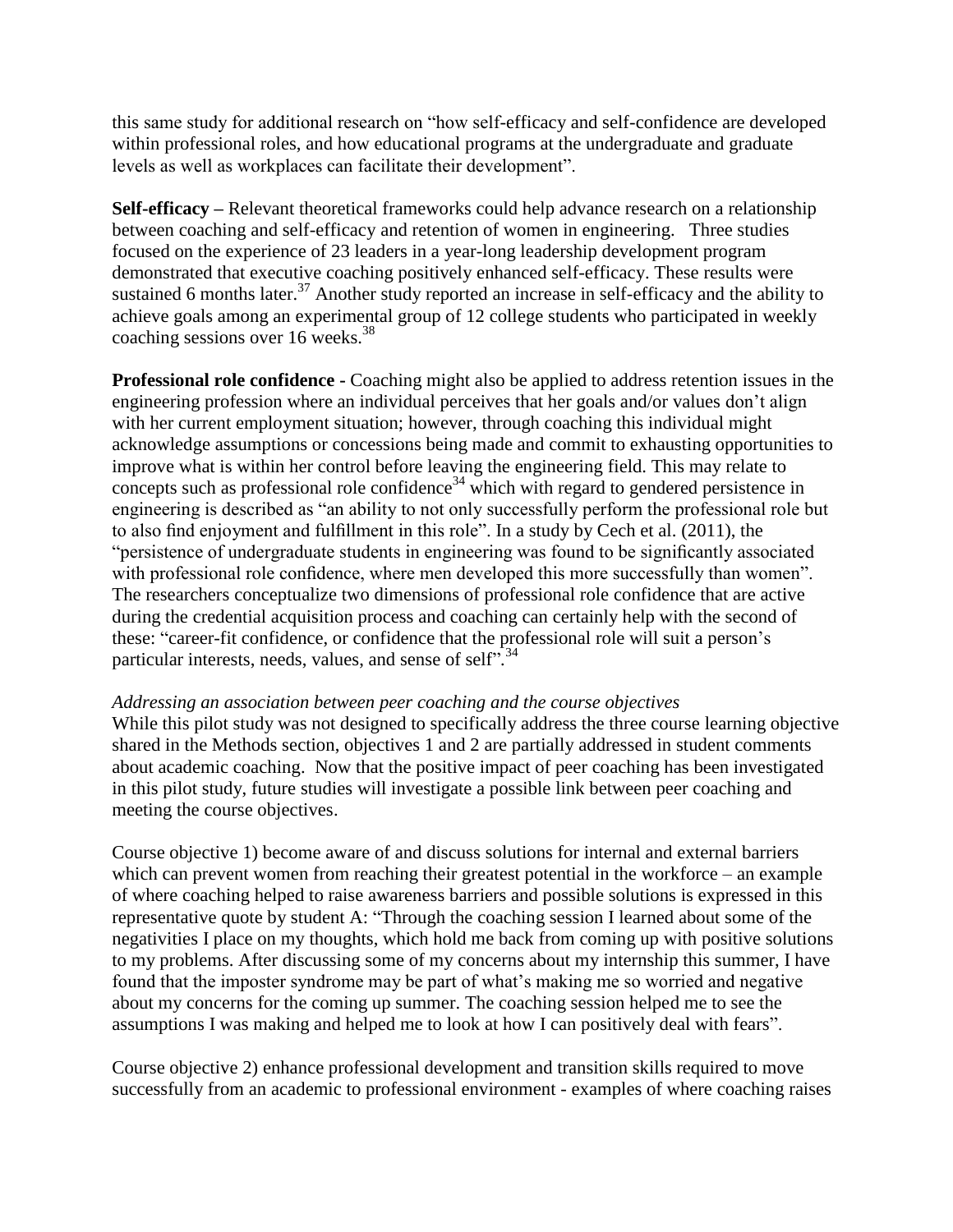awareness of professional development and transition skills are expressed in these representative quotes by students B, H and C, respectively: "Coaching is helping me better organize myself as an individual in the sense of making wise decisions and reaching the realization that time is valuable and must be used efficiently (as I convince myself that I am capable of making "adulttype" decisions)," and "I've also used it [coaching] in situations where I don't agree with someone, so I can try to see things from their point of view," and "In college and in the professional world, it [coaching] can get you used to asking questions so you aren't hesitant to ask when curious. In addition, coaching questions allow you to better define the end-goals and motives that your supervisor is looking for".

#### *Limitations of the study*

This study would be strengthened by the administration and analysis of a validated quantitative instrument that could more accurately predict the most important topics. However, doing so would possibly limit the data collected and instead, gathering qualitative data permits a more user-driven experience. With this being a preliminary study, an extensive coding scheme was not employed to analyze written excerpts from students; such approaches will be incorporated in future studies now that some possible themes have emerged for determining a theoretical framework. Another possible limitation is the use of a small population studied to form generalizations about peer coaching in the context of this study. Nevertheless, this study appears to show as proof of concept that peer coaching provides numerous benefits for female engineering students. The author of this paper also acknowledges that as the sole author and sole investigator, validity of future studies can be strengthened and potential bias reduced by utilizing at least two people to conduct qualitative data analysis. To investigate further if students harbor negative thoughts about the peer coaching employed in this study, future survey questions could specifically ask for their ideas about limitations of coaching.

## **Conclusions**

For implementation refinements, based on student commentary, future coaching trainings will emphasize that students need not reference/use the example questions list provided in class (the practice of which is actually discouraged as it is distracting to both parties in coaching); that students need not be anxious during the coaching process as to whether they are coaching, mentoring or giving advice – in application, only professional coaches would remain in a "coaching mode" 100% of the time; and finally that the beauty of coaching is that you can do it even though you aren't the content expert or remotely knowledgeable about what the other person is going through.

Future directions for research directly related to this preliminary study include the use of a specific theoretical framework, as described in the Discussion section; longitudinal studies which investigate the long-term impact of peer coaching in this seminar course on course alumnae as they enter the workforce and/or graduate school; determining if self-rated increases in other areas for potential growth addressed during course topics (from pre- to post-course survey) are directly linked in any way to the peer coaching; incorporate more feedback and training on coaching into later weeks of semester; and incorporate coaching with engineering professionals who are trained to some degree in coaching methods.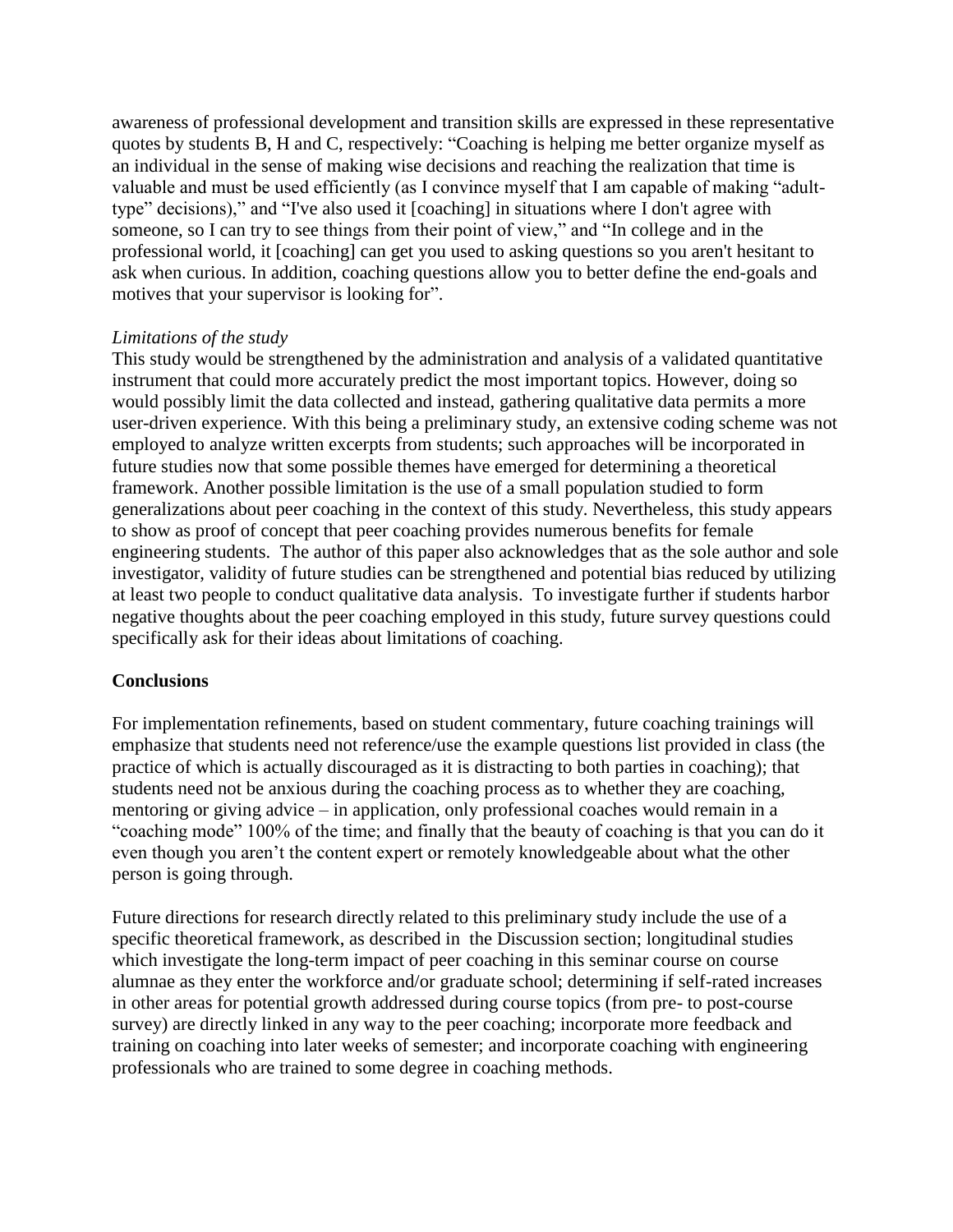In conclusion, this study provides rich accounts which can serve as a source for future research ideas related to coaching and critical transition stages for the retention of female engineering students and professionals. A tentative practical implication of this study is that coaching of female engineering students appears to be a source of affirmation and agency and a potential resource for persistence in engineering or in any field in which women may feel marginalized and self-critical. On the basis of this exploratory study, anyone with a vested interest in the retention and success of female engineering students (e.g., faculty as instructors and research advisors, staff, academic advisors, mentors, employers, etc.) should consider incorporation of coaching approaches into instructional, advising, mentoring, and related practices and programs. After all, coaching fits so well in achieving the kind of empowerment for which Roosevelt Thomas argued, that something besides affirmative action is needed…something which "consists of enabling people, in this case minorities and women, to perform to their potential".<sup>13</sup>

This final coaching reflection excerpt from student J appears to echo Roosevelt's sentiments: "Every semester I always say that I want to change something or fix something, but without having someone to keep me accountable for that it has been hard, [*sic*] but this semester I has [*sic*] been able to do that for me and I can see how it has made a difference in my life this semster [*sic*]. This semster [*sic*] has been one of my best so far and I honestly believe that coaching has helped me to accomplish this. I am really proud of everything that I have accomplished this semster [*sic*] and I am really glad that I got to share this experience with [student I] through our coachign [*sic*] sessions."

### **Acknowledgments**

I would like to thank Dr. Alice Pawley for her guidance during my first formal foray into qualitative methods and engineering education from the world of environmental microbiology. I would also like to thank fellow staff members in the Purdue Women in Engineering Program (Dr. Beth Holloway, Sue Bayley, Cathy Deno, and Dawn Mikels) who have been supportive of my pursuit of coaching as a passion and as a research area of interest. I thank my colleagues at LifeBound, Inc. who helped me on my journey toward academic coaching certification. I also thank Purdue Engineering Education PhD student, Natascha, Trellinger, for accompanying me in the implementation of the first ENGR 494 class and for her assistance with preparing for IRB approval.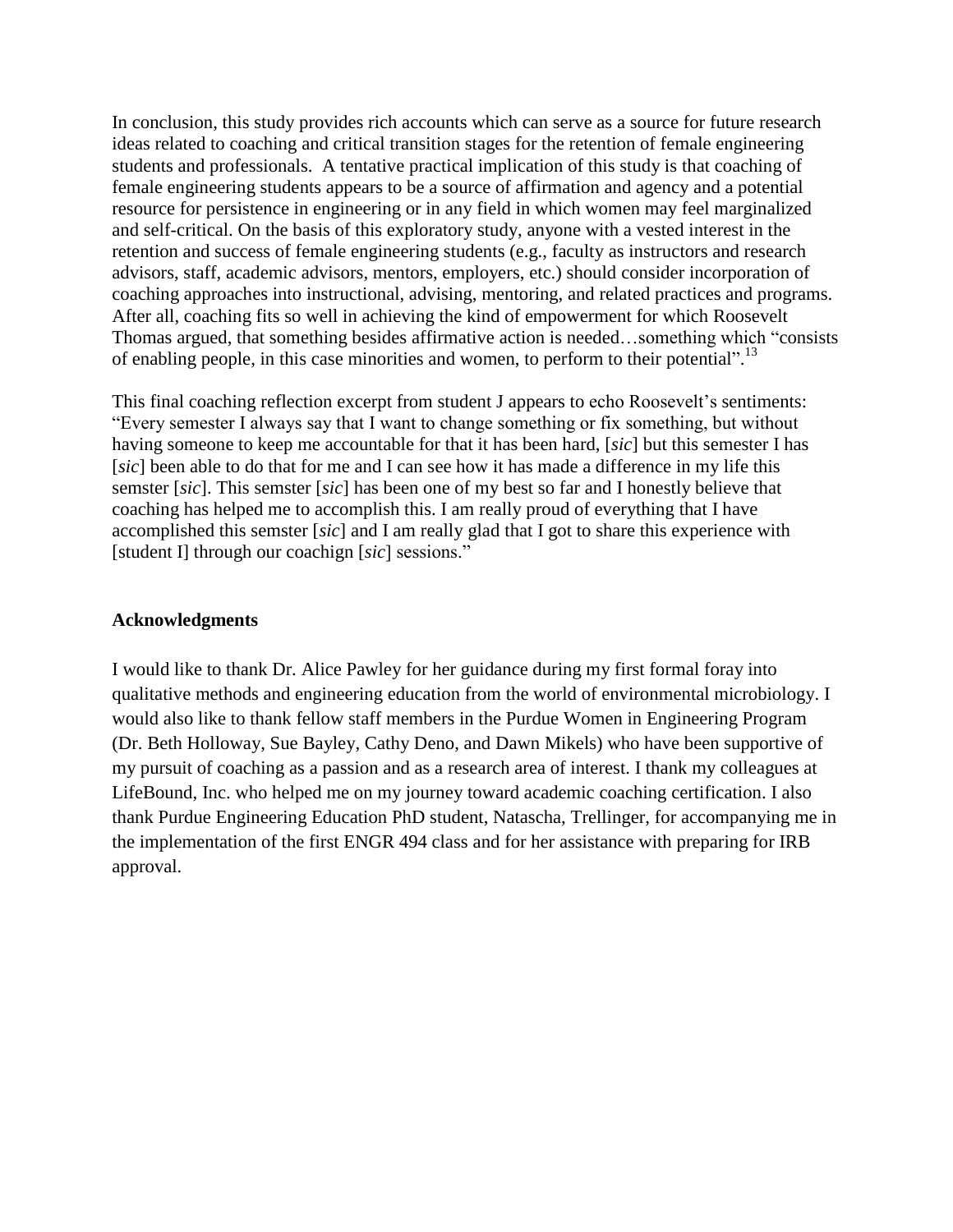- 1. National Science Foundation (2012). National Science Board, Science and Engineering Indicators. Retrieved from: [http://www.nsf.gov/statistics/seind12/pdf/.](http://www.nsf.gov/statistics/seind12/pdf/)
- 2. Bureau of Labor Statistics, U.S. Department of Labor. (2014a). Women in the Labor Force: A Databook. US Bureau of Labor Statistics. Retreived from: [http://www.bls.gov/cps/wlf-databook-2013.pdf.](http://www.bls.gov/cps/wlf-databook-2013.pdf)
- 3. Solving the Equation: The Variables for Women's Success in Engineering and Computing. (2015). AAUW: Empowering Women Since 1881.
- 4. Hill, Catherine, Christianne Corbett, and Andresse St. Rose. (2010)."Why So Few?" Women in Science, Technology, Engineering, and Mathematics AAUW. Retrieved from [http://www.aauw.org/files/2013/02/Why-So-Few-Women-in-Science-Technology-Engineering-and-](http://www.aauw.org/files/2013/02/Why-So-Few-Women-in-Science-Technology-Engineering-and-Mathematics.pdf)[Mathematics.pdf.](http://www.aauw.org/files/2013/02/Why-So-Few-Women-in-Science-Technology-Engineering-and-Mathematics.pdf)
- 5. Singh, R. et al. (2013). Stemming the tide: Predicting women engineers' intentions to leave. Journal of Vocational Behavior, 83(3): 281–294.
- 6. Buse, K., Bilimoria, D. & Perelli, S. (2013). Why they stay: women persisting in US engineering careers. Career Dev Int Career Development International. 18(2): 139–154.
- 7. Frehill, L., (2012). Gender and career outcomes of U.S. engineers. International Journal of Gender, Science, and Technology, 4, 148–166.
- 8. Buse, K.R. & Bilimoria, D. (2014). Personal vision: enhancing work engagement and the retention of women in the engineering profession. Frontiers in Psychology Front. Psychol., 5
- 9. Ely, R.J., Ibarra, H. & Kolb, D.H. (2011). Taking gender into account: theory and design for women's leadership development. Academy of Management Learning & Education, 10(3): 474-493.
- 10. Zastavker, Y.V. , et.al. (2011). Gender Schemas, Privilege, Micro-messaging, and Engineering Education\_ Practical Lessons from Theory. Proceedings from the ASEE Annual Conference and Exposition, Vancouver, B.C.
- 11. Abrams, L. & Schribman, R. (2015). Empower and Ignite Future Women Leaders. Women in Engineering ProActive Network Annual Conference, Denver, CO. (unpublished workshop)
- 12. CGO Insights, Briefing Note No. 1, Simmons Graduate School of Management. Retrieved from [http://www.simmons.edu/som/docs/Insights\\_01.pdf.](http://www.simmons.edu/som/docs/Insights_01.pdf)
- 13. Stout-Rostron, S. (2012). "Gender Issues in Business Coaching." In Passmore, Peterson, Friere (Ed.), *The Wiley-Blackwell Handbook of the Psychology of Coaching and Mentoring*, Oxford, UK: John Wiley & Sons, Ltd.
- 14. American Management Association (2008). Coaching: A Global Study of Successful Practices.
- 15. Barkley, A. (2011). Academic coaching for enhanced learning. NACTA J, 51: 76-81.
- 16. Barnhart, J. & LeMaster, J. (2013). Developing a Success Coaching Center. Custom Research Brief, Student Affairs Forum. Education Advisory Board.
- 17. Fazel, P. (2013). Teacher-coach-student coaching model: A vehicle to improve efficiency of adult institution. Procedia - Social and Behavioral Sciences, 97: 384 – 391.
- 18. Grant, A.M., Curtayne, L. & Burton, G. (2009). Executive coaching enhances goal attainment, resilience and workplace well-being: a randomized controlled study. The Journal of Positive Psychology, 4: 396-407.
- 19. Griffiths, K. (2005). Personal coaching: A model for effective learning. Journal of Learning Design, 1(2): 55-65.
- 20. Robinson, C. E. (2015). PhD thesis entitled "Academic/Success Coaching: A Description of an Emerging Field in Higher Education," University of South Carolina
- 21. Bettinger, E., R. Baker (2011). The Effects of Student Coaching in College: An Evaluation of a Randomized Experiment in Student Mentoring. National Bureau of Economic Research Working Paper.
- 22. Devine, M., Meyers, R., & Houssemand, C. (2013). How can coaching make a positive impact within educational settings? Procedia - Social and Behavioral Sciences, 93: 1382 – 1389.